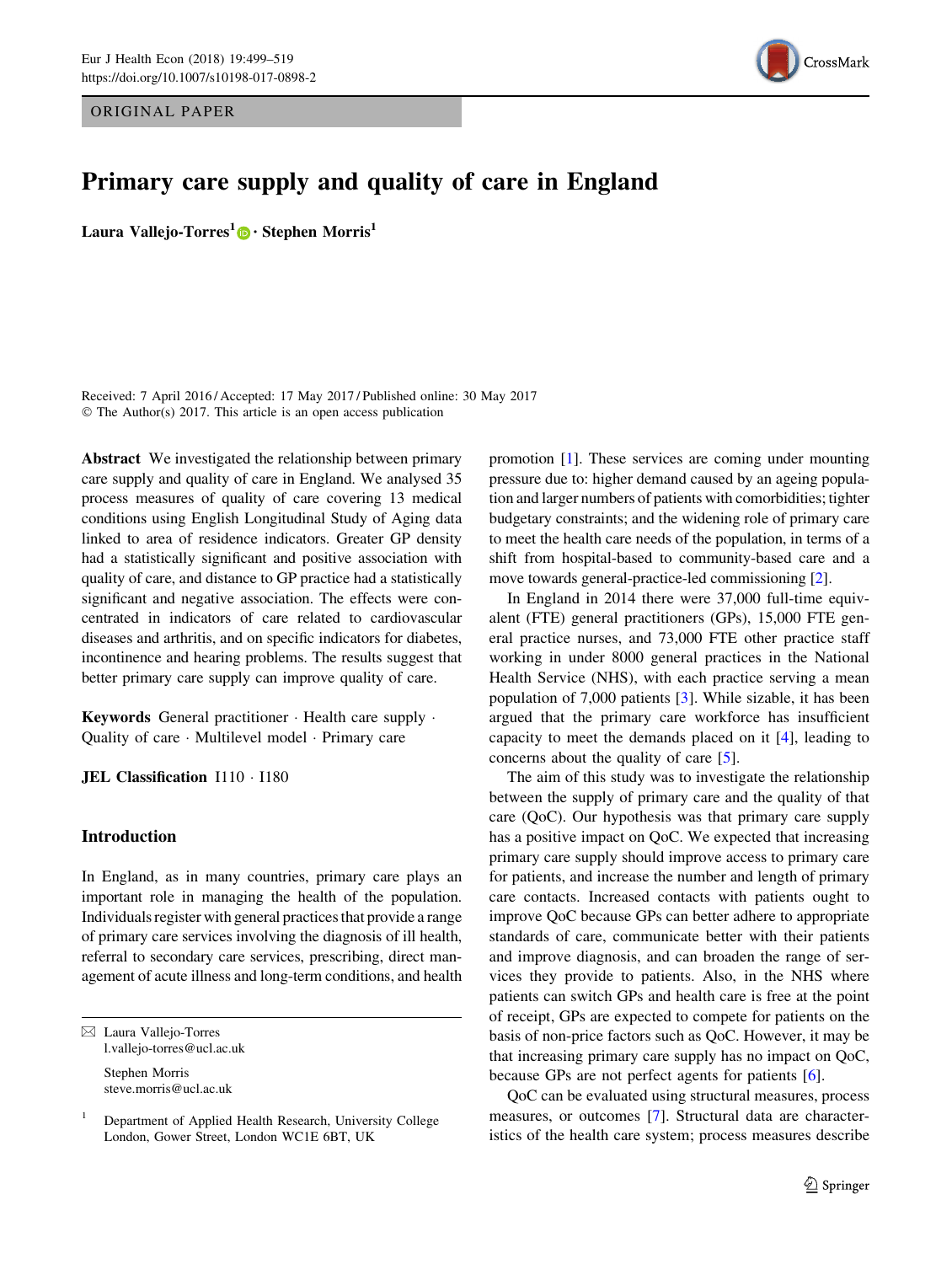what is being done to patients; outcomes refer to patient subsequent health status. Primary care supply is a structural measure, and so these are not suitable QoC measures in our study. It has been argued that outcomes are not appropriate measures of QoC in primary care because they depend on all levels of health care (primary, secondary, and tertiary) and because they depend on factors unrelated to health care such as socioeconomic status. Process measures are generally accepted as the most useful indicators of QoC in primary care [\[8](#page-19-0)] and we focus on those here. We use 35 individual level process measures of QoC covering 13 medical conditions, which were derived to assess the care received by older people. Self-reported data on these measures were available at the individual level, and collected at repeated points in time over several years, for participants in the English Longitudinal Study of Ageing (ELSA) [[9\]](#page-19-0). They have also been used in other studies to measure QoC [[10–12](#page-19-0)], though none of these has evaluated the impact of primary care supply.

#### Previous research

The relationship between primary care supply and QoC has been investigated in other countries [\[13–15\]](#page-19-0) with some studies showing a statistically significant and positive association and some showing a non-significant association. To our knowledge, the present study is the first English study.

Evidence from several studies suggests that greater primary care supply, usually measured in terms of the number of GPs per capita, is positively correlated with better health outcomes [[16,](#page-19-0) [17](#page-19-0)]. The relationship holds at different units of analysis (countries, areas within countries, individuals) for various health outcomes including all-cause mortality [\[17–26](#page-19-0)], cause-specific mortality [\[17](#page-19-0), [19–21,](#page-19-0) [23–25,](#page-19-0) [27](#page-19-0)[–29](#page-20-0)], teenage conception rates [\[23](#page-19-0), [24](#page-19-0)], early cancer detection [[30–32\]](#page-20-0), self-reported health [[24,](#page-19-0) [33–37\]](#page-20-0), obesity [[38\]](#page-20-0), and health inequalities [\[16](#page-19-0), [39](#page-20-0)]. Many of the studies were undertaken at the ecological level, and few accounted for endogeneity of primary care supply [\[36](#page-20-0)].

There have been few studies analysing the relationship between primary care supply and process measures of QoC. Perrin and Valvona [[13\]](#page-19-0) examined the impact of physician density on quality of care in the USA, measured in terms of appropriate, discretionary and inappropriate ordering of ancillary tests. There was some evidence that discretionary testing increased with physician supply, and that testing of all types was negatively associated with physician supply. The effects were small and it was unclear if they were significantly different from zero; appropriate, discretionary and inappropriate testing were not clearly defined; the test data were linked to physician density data measured 5–7 years afterwards; there were no controls for confounding factors. Besides that, the institutional and organisational environment of primary care in the USA is different from that in England.

Rizzo and Zeckhauser [[14\]](#page-19-0) examined the impact of physician advertising on the price, quality and quantity of physician services using USA physician survey data for 1987–1988. As part of their study they measured the impact of physician supply (predicted natural logarithm of the number of physicians per capita in the country where the physician resides in 1986) on quality (mean physician time spent per patient visit). Physician supply was potentially endogenous and so was instrumented based on the percentage of the labour force who were white-collar workers, population size and rate of change, local house values and crime rates. The results showed a non-significant impact of physician supply on mean physician time spent per patient office visit, and a positive impact on mean physician time spent per patient visit in all practice settings that was statistically significant at the 10% level but not at the 5% level. Estimates that did not control for endogeneity were very similar.

More recently, Jurges and Pohl [\[15\]](#page-19-0) used German data for 2004 from the Survey of Health, Aging, and Retirement in Europe to study the relationship between GP supply (number of GPs per 100,000 residents, number of GPs per 100,000 residents aged 50 and over, number of GPs per 100 square kilometres) and QoC provided to older adults. QoC was measured as the degree of adherence to medical guidelines for the management of risk factors for cardiovascular disease (CVD) and prevention of falls reported by patients. The outcome variable was the percentage of recommended care received by respondents, based on the percentage of three care guidelines for CVD and two care guidelines for falls that were met. Patient-level separate QoC variables for CVD risk and falls were regressed against GP supply plus individual and area covariates. The associations between GP supply and QoC were statistically non-significant. This result remained after a series of robustness checks testing non-linear functional forms and controlling for endogeneity.

In the present study, we build on Jurges and Pohl's (2012) approach, using a wider range of QoC indicators that cover more medical conditions, some of which are available for the same individuals over multiple years. Differently to Jurges and Pohl, we run analyses at the indicator level, controlling for the complex multilevel nature of our data, and measure primary care supply using measures of GP density and distance to practice.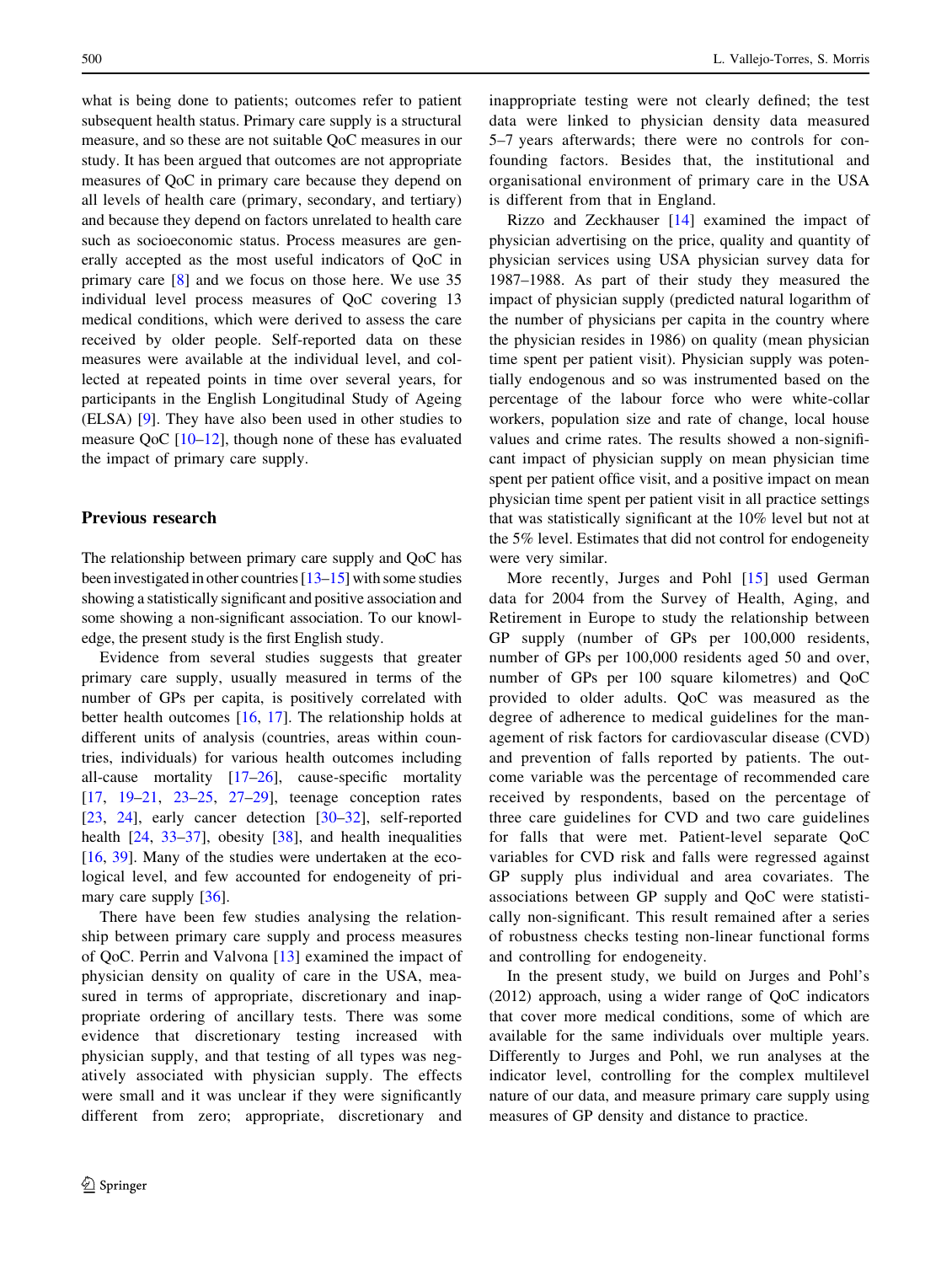#### <span id="page-2-0"></span>Economic framework

We expect a positive association between primary care supply and QoC for two reasons. First, we expect that higher levels of primary care supply are associated with better access to primary care services for patients, for example in terms of higher numbers and longer lengths of primary care contacts. Better access ought to improve QoC because GPs can better adhere to appropriate standards of care and can broaden the range of services they provide to patients. Second, higher levels of GP supply entail more competition among GPs for patients. If patients value QoC and if payments are zero at the point of receipt of care (as is the case in the UK), then GPs compete on the basis of nonprice factors, e.g. by increasing QoC. Therefore, all else equal, QoC should be positively correlated with GP supply. This is shown in Fig. 1. Demand for GP services  $O_D$ increases with QoC k, shown by curve  $D_1$ . Better QoC increases the marginal cost of providing additional units of primary care, so supply  $Q<sub>S</sub>$  decreases with quality, shown by curve  $S_1$ .  $S_1$  and  $D_1$  are not supply and demand curves in the usual sense because the y-axis depicts quality not price,  $S_1$  is downward sloping from left to right, and  $D_1$  is upward sloping from left to right. The equilibrium quality and quantity in this model are  $k_1$  and  $Q_1$ , respectively. An exogenous increase in GP supply shifts the supply curve outwards to  $S_2$ . At the new equilibrium,  $k_2$  and  $Q_2$ , both quality and quantity are higher than at the initial levels. Hence, in this model increases in supply lead to increases in quality.

Jurges and Pohl [\[15](#page-19-0)] provide a formal illustration of this model, which is directly applicable to our analysis and so we use it to illustrate our model, acknowledging that we draw heavily on their work. They construct a model whereby GPs are price-takers and set quality  $k$  to



Fig. 1 Relationship between demand, supply and quality of care

maximise profit, which is a realistic scenario in the NHS in England. Patients receive benefits  $b$  from treatment, which are a function of quality  $b = b(k)$ , and GPs incur costs c per patient to provide treatment; costs are also a function of quality  $c = c(k)$ . Assume that patient benefits increase with quality but at a decreasing rate  $(\partial b/\partial k = b' > 0, b'' < 0)$  and costs increase with quality at an increasing rate  $(\partial c/\partial k = c' > 0, c'' > 0)$ . The number  $n$  of patients on each GP's list is a function of the benefits provided by that GP and GP supply  $s$  where  $s$  is increasing in GP density and decreasing in distance to GPs' practice,  $n = n(b(q), s)$ . GP list size is assumed to increase with patient benefits but at a decreasing rate  $(\partial n/\partial b > 0, \partial^2 n/\partial b^2 < 0)$  and to decrease with GP supply  $(\partial n/\partial s < 0)$ , and we assume there is no interaction between patient benefits and GP supply in terms of how they affect list size  $\left(\frac{\partial^2 n}{\partial b \partial s} = 0\right)$ .

GP income comprises two elements. The first is capitation income, which is a function of list size  $n$  and capitation payments per patient  $p$ . The second is quality-based income awarded as part of the Quality and Outcomes Framework (QOF) to GPs based on the average quality of services provided to all patients. This is derived from the proportion of patients on the GP's list treated in accordance with pre-defined quality criteria for which GPs are awarded points t. Points are a function of quality  $t = t(k)$ , and increase with quality but at a decreasing rate  $(\partial t / \partial k = t' > 0, t'' < 0)$ . GPs are paid a fixed amount r per point achieved. Quality-based income is assumed to be independent of list size. Since GPs are price-takers,  $p$  and  $r$ are set exogenously. GP income y is given by:

$$
y = n(b(k), s)p + rt(k),
$$
\n<sup>(1)</sup>

and profit  $\pi$  is given by:

$$
\pi = n(b(k), s)(p - c(k)) + rt(k).
$$
 (2)

GPs are assumed to maximise profit subject to two constraints. The first is to break even with each patient treated:

$$
p - c(k) \ge 0,\tag{3}
$$

and the second is that patient benefits must exceed some minimum level  $b^{\min}$ :

$$
b(k) - b^{\min} \ge 0. \tag{4}
$$

Following Jurges and Pohl (2012), if we assume an interior solution then optimal quality changes as primary care supply changes according to the following expression:

$$
\frac{\partial k}{\partial s} = \frac{\frac{\partial n}{\partial s}c'}{\left(\frac{\partial^2 n}{\partial b^2}b'^2 + \frac{\partial n}{\partial b}b''\right)(p - c(k)) - 2\frac{\partial n}{\partial b}b'c' - nc'' + rt''}
$$
\n(5)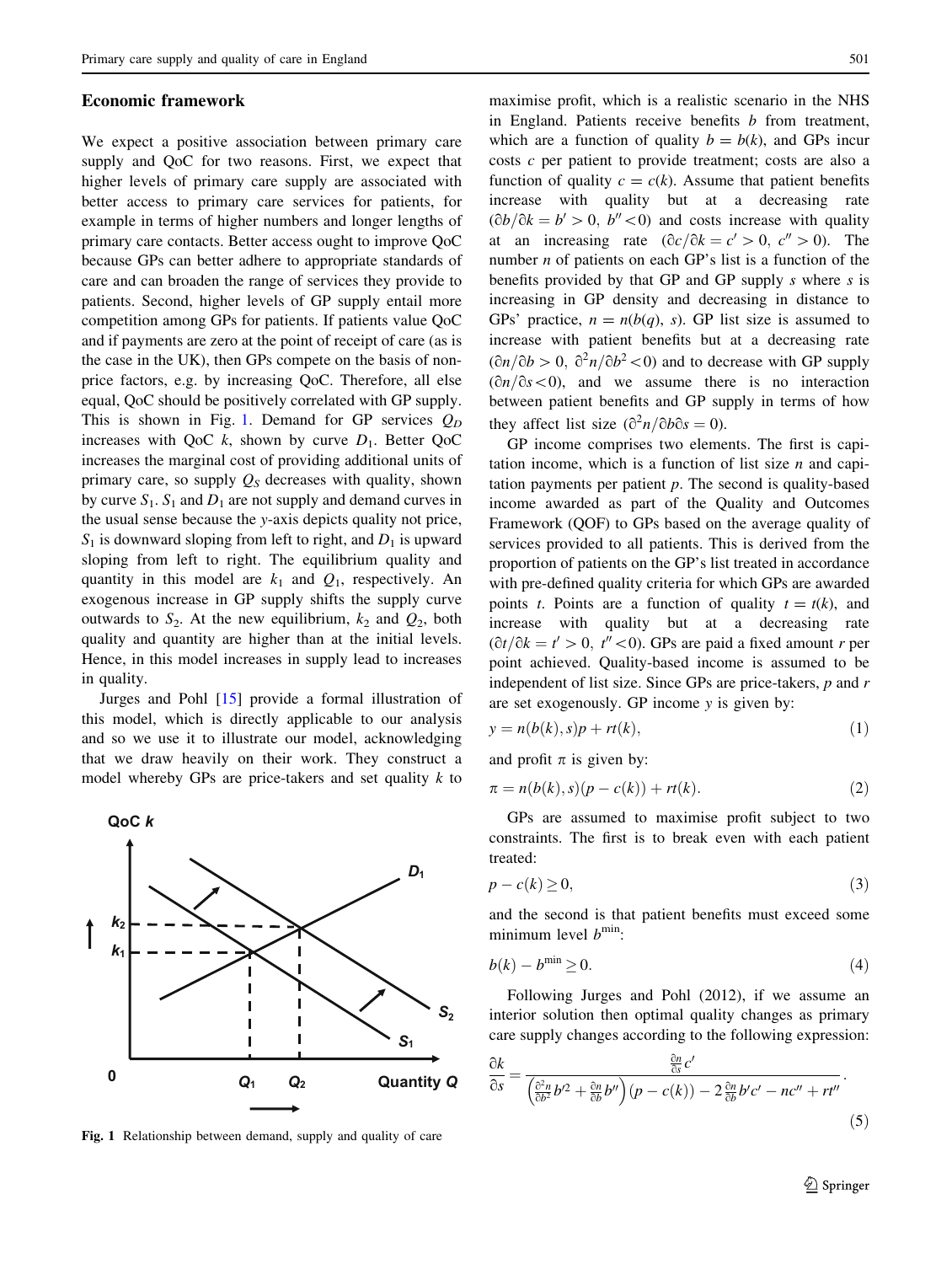This is identical to the result in Jurges and Pohl [\[15](#page-19-0)], except for the last term in the denominator on the right hand side of Eq. [[5\]](#page-2-0), which accounts for the impact of quality-based income provided under the Quality and Outcome Framework in the UK. Given the assumptions made above then the numerator and the denominator of Eq. [\[5](#page-2-0)] are both less than zero and  $\partial k/\partial s > 0$ .

# Data and variables

Our analysis is based on data from the English Longitudinal Study of Aging (ELSA), which provides data from a representative sample of adults aged 50 or more living in private households in England. The sample was drawn from households that participated in the Health Survey for England (HSE) in 1998, 1999 or 2001. Individuals selected for the ELSA survey have been interviewed every 2 years since 2002.

We use data from waves 2, 3 and 4 (surveyed in 2004–2005, 2006–2007 and 2008–2009, respectively) of ELSA, which provide detailed information on the quality of health care received as well as measures of health status, demographic and socioeconomic factors, and for which we were able to obtain Primary Care Trust (PCT) codes of residence under special license from the data owners. PCTs were responsible for commissioning health care services during the data period of analysis. Clinical Commissioning Groups (CCGs) gradually replaced PCTs which were finally abolished in April 2013. England was divided into 303 PCTs during wave 2 and 152 PCTs during waves 3 and 4. We use the PCT Mapping  $Tool<sup>1</sup>$  to convert data for the 303 PCT structure to the 152 PCT structure and use areabased measures for the 152 PCT structure. The number of individuals included in our data is 8676; most participated in more than one wave, yielding a total of 21,571 observations.

#### Quality of care indicators

We analyse 35 indicators of quality of primary care covering 13 medical conditions. The indicators are defined in Table [6](#page-13-0) in the Appendix. Each definition comprises an eligibility statement describing the patients in whom the indicator ought to be applied (e.g. "If aged 50 or over and has diabetes''), and a question to ascertain whether or not the QoC standard has been met (e.g. ''In the past year, has any doctor or nurse examined your bare feet?''). The response to the question is binary (yes/no), where a yes response means that the quality of care standard has been met. The indicators were derived to assess the care of vulnerable older people across a number of conditions [\[11](#page-19-0)]. The conditions were chosen according to their prevalence, impact, effectiveness of available prevention/treatment, importance in older people, feasibility of measurement, and the potential for quality improvement. The indicators were designed to represent processes of care that have been linked to improved outcomes in each of these conditions, and were constructed with input from an expert panel of clinicians, who were asked to review and score the degree to which the indicators reflected good practice in the UK. All indicators were intended to assess the quality of the delivery of care to a minimum acceptable standard, rather than the optimal level [[11\]](#page-19-0), and are based on individual self-reporting by patients.

#### Supply of primary care indicators

We use two measures of primary care supply: GP density (number of GPs per 1000 patients), and GP distance (the average distance to a general practice).

The GP density variable was defined as the mean number of full-time equivalent (FTE) GPs per 1000 registered patients in the PCT of residence of the individual. Information on the number of GPs was taken from the NHS staff numbers database available from the NHS Information Centre<sup>2</sup> Data on the number of GPs in 2006 was linked to waves 2 and 3 of ELSA and data for 2008 was linked to wave 4 of ELSA. Data on NHS staff numbers prior to 2006 was reported using the 303 PCT structure and is not used in our analysis because the PCT Mapping Tool is not considered suitable for staff data. $3 \text{ In a supplementary analysis}$ we used a different linkage to introduce more variation in the GP density variable, mapping data on the number of GPs from 2006, 2007 and 2009 to waves 2, 3 and 4, respectively (see robustness checks below).

The GP distance variable was taken from the Barriers to Housing and Services domain of the Index of Multiple Deprivation (IMD) 2004 and 2007 extracted from the Neighbourhood Statistics website. $4$  It measures the mean road distance in kilometres measured from each population weighted Census Output Area centroid to the nearest GP premises. GP premises locations were used rather than GP practice locations, as GP practices may be administrative addresses only and not where GPs actually see patients, and practices may have multiple premises. The data were

<sup>1</sup> [http://webarchive.nationalarchives.gov.uk/20080814090357/ic.nhs.](http://webarchive.nationalarchives.gov.uk/20080814090357/ic.nhs.uk/statistics-and-data-collections/population-and-geography/pct-mapping-tool) [uk/statistics-and-data-collections/population-and-geography/pct-map](http://webarchive.nationalarchives.gov.uk/20080814090357/ic.nhs.uk/statistics-and-data-collections/population-and-geography/pct-mapping-tool) [ping-tool.](http://webarchive.nationalarchives.gov.uk/20080814090357/ic.nhs.uk/statistics-and-data-collections/population-and-geography/pct-mapping-tool)

<sup>2</sup> <http://www.hscic.gov.uk/workforce>.

<sup>3</sup> [http://collections.europarchive.org/tna/20100509080731/ic.nhs.uk/](http://collections.europarchive.org/tna/20100509080731/ic.nhs.uk/statistics-and-data-collections/population-and-geography/pct-mapping-tool) [statistics-and-data-collections/population-and-geography/pct-mapping](http://collections.europarchive.org/tna/20100509080731/ic.nhs.uk/statistics-and-data-collections/population-and-geography/pct-mapping-tool)[tool](http://collections.europarchive.org/tna/20100509080731/ic.nhs.uk/statistics-and-data-collections/population-and-geography/pct-mapping-tool).

<sup>4</sup> [http://www.neighbourhood.statistics.gov.uk/.](http://www.neighbourhood.statistics.gov.uk/)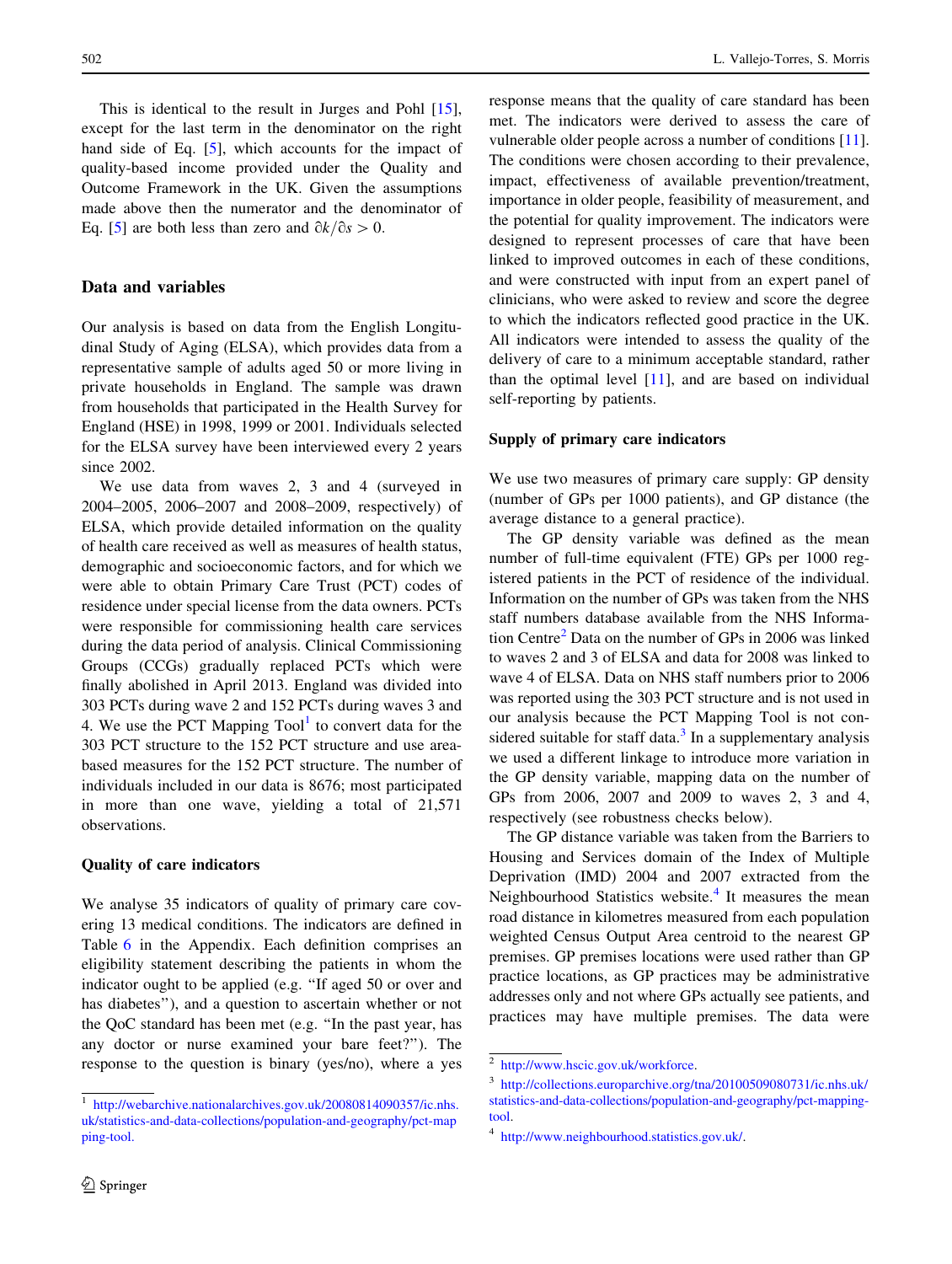<span id="page-4-0"></span>available at the Lower Super Output Area (LSOA) level (of which there are 32,482 in England) and aggregated to PCT level by calculating the weighted mean value across all LSOAs within each PCT, weighted by the proportion of the PCT population living in each LSOA. Distance to GP premises data from the IMD 2004 was applied to wave 2 of ELSA, while the IMD 2007 data was linked to waves 3 and 4.

As a robustness check, we explored the potential nonlinear effect of primary care supply on quality of care by using different functional forms of the GP density and GP distance variables (see below).

#### Other covariates

A comprehensive set of individual and area covariates were included in our models. The individual covariates were age, gender, marital status (4 categories), ethnic group (2 categories), self-reported health status (2 categories), educational attainment (7 categories), employment status (5 categories) and total net household financial wealth. The financial wealth variable was derived in ELSA using very detailed data on a number of financial elements such as savings and debts. The area covariates were the age profile of the population (5 categories) and the percentage of individuals belonging to the white ethnic group based on data extracted from the Office of National Statistics. We also included a measure of area deprivation — the percentage of individuals aged 25–54 in the area with no or low qualifications. This was extracted from the Education, Skills and Training domain of the IMD 2004 and 2007 and linked to individual data using PCT codes using the same process described above. This variable was used as it provides a measure of deprivation that can be compared across both versions of the IMD, allowing more variation in the variable across time, as opposed to IMD variables reported as scores which cannot be meaningfully combined across IMD 2004 and 2007. Our chosen measure is highly correlated with other area deprivation measures. We experimented with including a wider set of area covariates in the robustness checks related to IMD 2004 scores only. These were also used as instruments for GP supply in an instrumental variable (IV) specification that we ran as a robustness check (see below).

#### Econometric approach

We explore the impact of primary care supply on QoC using regression analysis. We first analyse the impact of primary care supply on all the QoC indicators combined, running analyses at the indicator level adjusting for different clustering structures. We then construct models combining QoC indicators by disease area as well as investigating each of the 35 indicators separately. Our data allow us to explore different specifications accounting for multiple responses for each individual (related to different indicators), as well as repeated observations measured over time.

# Pooled analyses

The full list of the 35 QoC indicators was only included in wave 2. We therefore ran an analysis combining information on the 35 indicators using data only from this wave.

In ELSA, individuals only responded to the QoC indicators that were relevant to them, based on the eligibility statements (Table [6](#page-13-0) in Appendix). Data on all of the 35 indicators were not available for every individual, and some people might have responded to multiple indicators. We therefore created a dataset with observations for every indicator by individual. This dataset could potentially have 303,660 observations (8676 individuals in wave 2 times 35 QoC indicators), but not all people in wave 2 met the eligibility statements, and the actual number of observations was 23,659.

To account for the hierarchical structure of our data we estimated multilevel regression models that explicitly account for the fact that observations are nested within groups (QoC indicator level responses are nested within individuals, individuals are nested within PCTs). Multilevel models have also been recommended when multiple measures of an outcome, in our case quality of care indicators, are available [\[40](#page-20-0)]. The 3-level model is:

$$
k_{mij} = \alpha^{'} + \beta^{'} s_j + \delta^{'} Z_{ij} + \mu_i + u_j + \varepsilon_{mij}, \qquad (6)
$$

where  $k$  denotes QoC associated with indicator  $m$  for individual  $i$  living in PCT  $j$ .  $s$  is primary care supply,  $Z$  are other indicators included in the regression model such as demographic, socioeconomic indicators and area deprivation, and  $\varepsilon$  is an error term. s is available at the area (PCT) level only, while Z includes individual level covariates and area level indicators.  $\beta$  is the coefficient of interest to be estimated. The QoC indicators  $k$  are binary variables taking the value 1 if the indicator is met, and 0 otherwise. For all models we use logistic regression and report odds ratios.  $\mu_i$ and  $u_i$  are the individual-specific and PCT-specific error components, respectively, capturing unobserved heterogeneity at these levels, and the other variables are defined as before. It is assumed that  $\mu_i$  and  $\mu_j$  have zero mean and unknown variances to be estimated, and they are independent of  $\varepsilon_{mij}$  and the regressors of the model. To examine the importance of the different clustering effects we also ran 2-level models, modelling indicators nested within individuals and indicators nested within PCTs.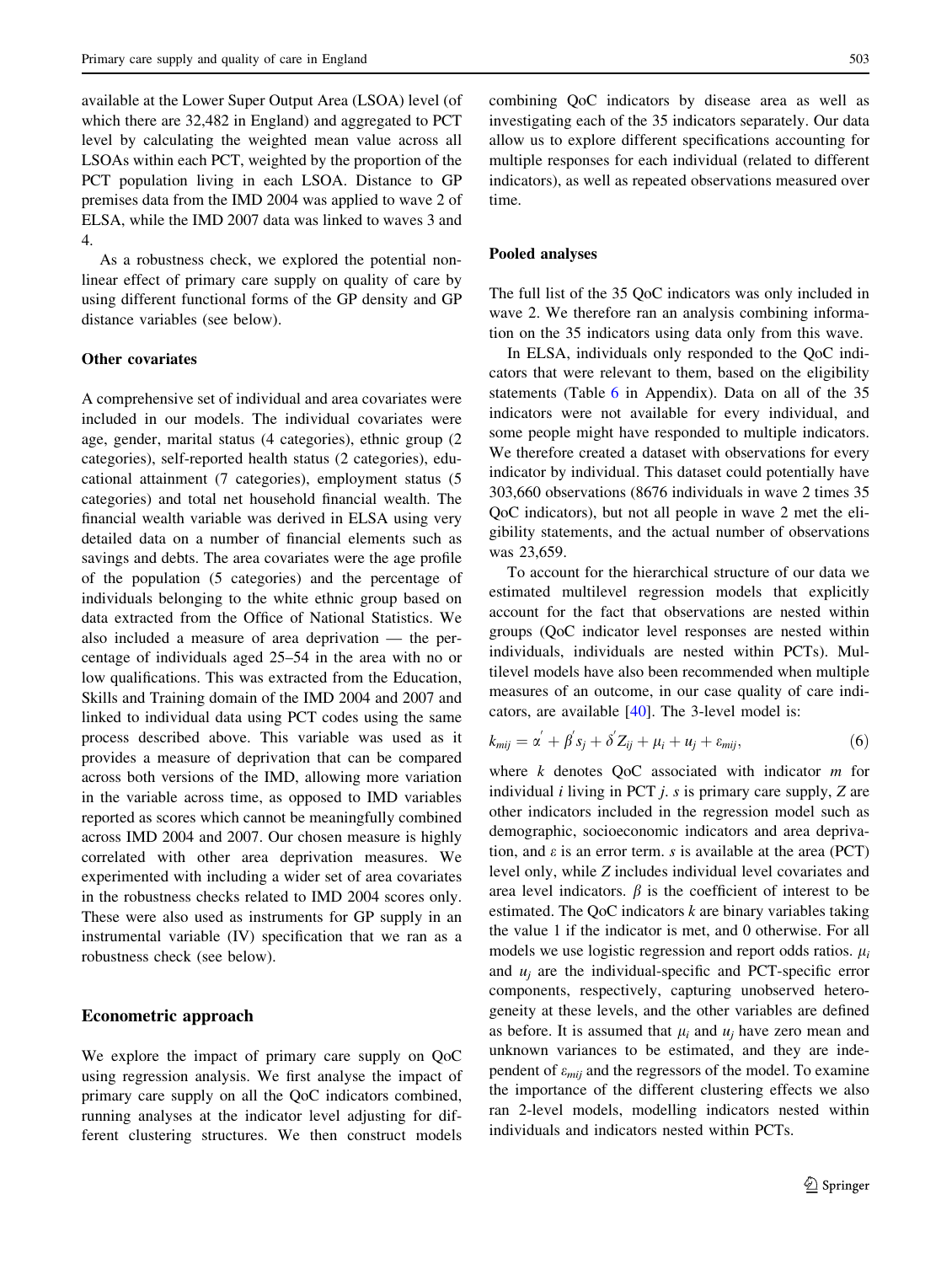#### Analyses by disease area

We derive subgroups of indicators based on the disease area. We consider 13 different conditions. The number of indicators included in each disease area varied from 1 to 7 indicators (see Table 1 and Table [6](#page-13-0) in Appendix).

Information on the QoC indicators for some conditions were collected in wave 2 only. These include indicators for high cholesterol, ischaemic heart disease (IHD), osteoporosis, incontinence, and vision and hearing problems. The econometric approach to analysing these sets of indicators is equivalent to the one described in the previous section as there are not repeated observations over time.

For the remaining disease-specific groups of indicators (hypertension, stroke, diabetes, osteoarthritis, falls, pain and depression) information was collected in more than one wave. In these cases we make use of the repeated observations over time for each individual. For indicators m nested within individual i, responding in time period  $t$ , and living in PCT  $j$ , the model takes the form:

$$
k_{mij} = \alpha' + \beta' s_{ij} + \delta' Z_{ij} + t + \mu_i + \mu_j + \varepsilon_{mij}.
$$
 (7)

Repeated responses over time are nested within individuals, therefore the models continue to be structured in a 3-level multilevel model. We add year indicators  $t$  to control for year fixed effects.

#### Analyses of individual indicators

We analyse the impact of primary care supply on each of the 35 indicators of QoC separately. For those disease areas where only one indicator of QoC was available (stroke,

<span id="page-5-0"></span>504 L. Vallejo-Torres, S. Morris

vision and pain) these analyses are equivalent to those undertaken in the previous section.

The model to investigate the impact of primary care on individual indicators collected in only one wave is defined as a 2-level multilevel model for individual  $i$  living in PCTs j:

$$
k_{ij} = \alpha' + \beta' s_j + \delta' Z_{ij} + u_j + \varepsilon_{ij}.
$$
\n(8)

For individual indicators collected in more than one wave we have repeated observations within individuals, and we use a 3-level model with i individuals responding in  $t$  time periods and living in  $j$  PCTs:

$$
k_{tij} = \alpha' + \beta' s_{tj} + \delta' Z_{tij} + t + \mu_i + \mu_j + \varepsilon_{tij}.
$$
\n(9)

# Predicting PCTs allocation of GP workforce to achieve QoC targets

We used the results of the model that includes information on the 35 QoC indicators (Eq. [\[6](#page-4-0)]) to predict the optimal allocation of GP supply across the 152 PCTs that would be required to achieve specific targets for QoC. We based these targets on the thresholds used by the Quality and Outcomes Framework (QOF) to define achievement in quality of care provided by GP practices. The objective of the QOF is to improve QoC by rewarding practices for the quality of care they provide to their patients, across four domains of care (clinical, organisational, patient experience, additional services), and 148 achievement measures. At the time when the data was collected, achievement was defined using maximum thresholds of between 70 and 90%

Table 1 Summary statistics of quality of care indicators by disease area

| Disease area        | Number of QoC indicators | Mean  | SD    | ELSA wave      | Sample |
|---------------------|--------------------------|-------|-------|----------------|--------|
| All                 | 35                       | 0.633 | 0.482 | 2              | 23,681 |
| Hypertension        | 3                        | 0.772 | 0.420 | $2 - 4$        | 10,514 |
| High cholesterol    | 2                        | 0.636 | 0.481 | 2              | 3311   |
| IHD                 | 3                        | 0.729 | 0.445 | 2              | 1841   |
| Stroke              | 1                        | 0.417 | 0.494 | $2 - 4$        | 263    |
| <b>Diabetes</b>     | 7                        | 0.587 | 0.492 | $2 - 4$        | 10,892 |
| Osteoarthritis      | 5                        | 0.350 | 0.477 | $2 - 4$        | 7430   |
| Osteoporosis        | 2                        | 0.669 | 0.471 | 2              | 924    |
| Prevention of falls | $\mathfrak{2}$           | 0.303 | 0.459 | 2 and $4$      | 1918   |
| Pain                | 1                        | 0.771 | 0.421 | 2 and 4        | 462    |
| Incontinence        | 4                        | 0.519 | 0.500 | 2              | 2089   |
| Vision              | 1                        | 0.571 | 0.495 | $\overline{2}$ | 591    |
| Hearing             | 2                        | 0.790 | 0.407 | 2              | 2318   |
| Depression          | 2                        | 0.637 | 0.481 | 2 & 4          | 786    |

ELSA waves 2, 3 and 4 were in 2004–2005, 2006–2007 and 2008-2009, respectively. All QoC indicators are coded so that  $1 =$  indicator is met, 0 otherwise

QoC quality of care, IHD ischaemic heart disease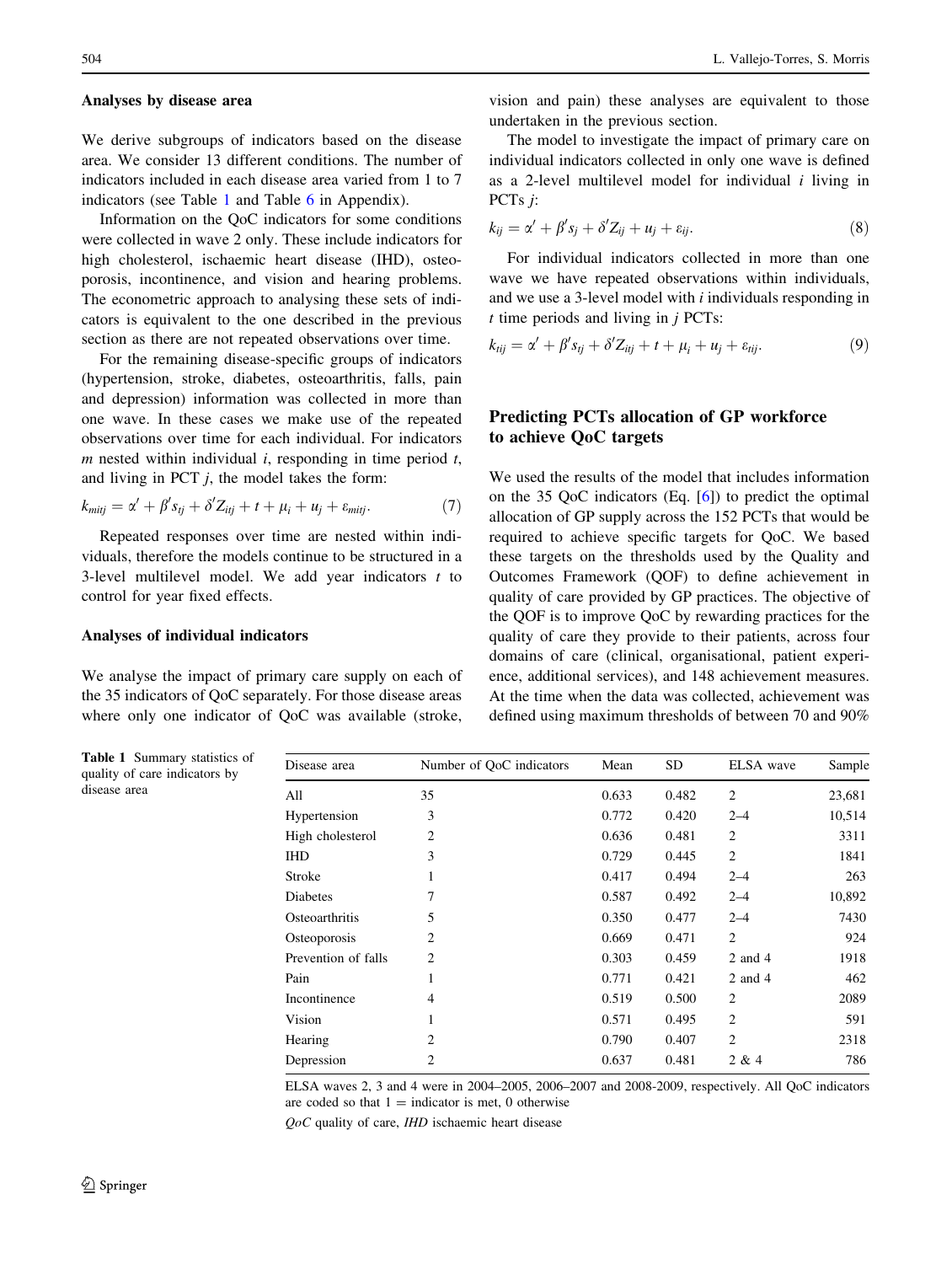for most measures, with few exceptions [[41\]](#page-20-0). We used both 70 and 90% as potential targets for QoC. The analysis does not show the number of GPs needed to meet QoF targets, but the number needed to obtain QoC scores of 0.7 and 0.9 from our analysis.

## Results

#### Summary statistics

Summary statistics for all the QoC indicators combined and by disease area are in Table [1.](#page-5-0) Summary statistics for each of the 35 indicators are in Table [5](#page-11-0) alongside the main results for each separate indicator. The probability that QoC standards were met across all 35 indicators combined in wave 2 in ELSA was 63.3%. For the individual indicators, the probability that care standards were met ranged from 30.3 to 79%. Standards of care for hypertension, IHD, pain and hearing problems are among those more likely to be met (all  $> 70\%$ ), while quality of care standards for prevention of falls, osteoarthritis and stroke are the least likely to be achieved (all  $\lt$  50%).

Table [2](#page-7-0) summarises the characteristics of the study population at wave 2. On average there were 0.59 GPs per 1000 registered patients, and the mean distance to GP premises was 1.6 km. The mean age of the sample was 66 years and 55% were females. The majority of the sample were married or widowed, 98% were white and 28% reported bad or very bad health. Over 38% of the sample had no qualifications and nearly 53% were retired. The mean net household financial wealth was £57,827. On average, the percentage of adults with no or low qualifications in the area of residence of the individual was 43%, the percentage of individuals aged 65 and over was nearly 20%, and 91% of the area population belonged to the white ethnic group.

#### Pooled analyses

The results combining the 35 QoC indicators in wave 2 are reported in Table [3.](#page-8-0) The main finding is that primary care supply and QoC are positively correlated. Quality of care standards were significantly more likely to be achieved if the individual lived in an area with higher GP density and shorter distance to practice. The confidence interval around the odds ratios for these variables becomes wider when we account for the full hierarchical structure of the data in the 3-level model, but the odds ratios were significantly different from one at the 5% level. We computed marginal effects for the fixed part of this model, and estimated that an increase in one GP per 1000 patients increases the probability of meeting QoC standards by approximately 20%, while an increase in 1 km in the average distance to GP premises decreases the probability of meeting QoC standards by 2%.

Looking at the other covariates, we observe that females are significantly less likely to receive care that meets the minimum acceptable standards compared with males. Compared with being married, those who are single or widowed are less likely to meet the quality of care indicators. Family carers are more likely to achieve the indicators of quality of care compared with those who are employed, and those living in an area with a higher percentage of white population are significantly more likely to receive care that meets the quality standards.

#### Analyses by disease area

The results using the 3-level multilevel modelling approach for each of the disease domains are presented in Table [4.](#page-9-0) We consider 13 conditions separately, and in addition we combine the indicators of hypertension, high cholesterol, stroke, IHD and diabetes into a cardiovascular disease (CVD) group.

We find evidence of a positive effect of a larger number of GPs in the area on quality of care indicators for high cholesterol and arthritis. In most of the remaining disease domains the number of GPs per 1000 patients have a positive effect (odds ratios  $>1$ ) but the effect is not statistically significant. The impact of the average distance to GP premises is negative and statistically significant on CVD QoC indicators and hypertension, and it is generally negative in the remaining disease specific models, but not statistically significant.

The comparison of the effect of the other covariates across disease domains shows some interesting results. The impact of age on QoC varies by disease, with a positive effect in hypertension, hearing and vision problem indicators, and a negative impact for indicators related to high cholesterol and IHD. Females are significantly less likely to receive care that meets hypertension standards, while being single or widowed has a negative impact on QoC for a number of disease areas. Non-white ethnic groups are more likely to meet standards of care for hypertension, arthritis and depression, and those reporting bad health have generally a larger probability of meeting care standards, with the exception of pain management. Individuals with educational attainment lower than a degree are generally less likely to meet the minimum standards of care, especially for high cholesterol, arthritis and depression. Being permanently sick, retired or taking care of the family increases the probability for some disease-specific indicators as compared with those who are employed. Larger net financial wealth increases the probability of CVD and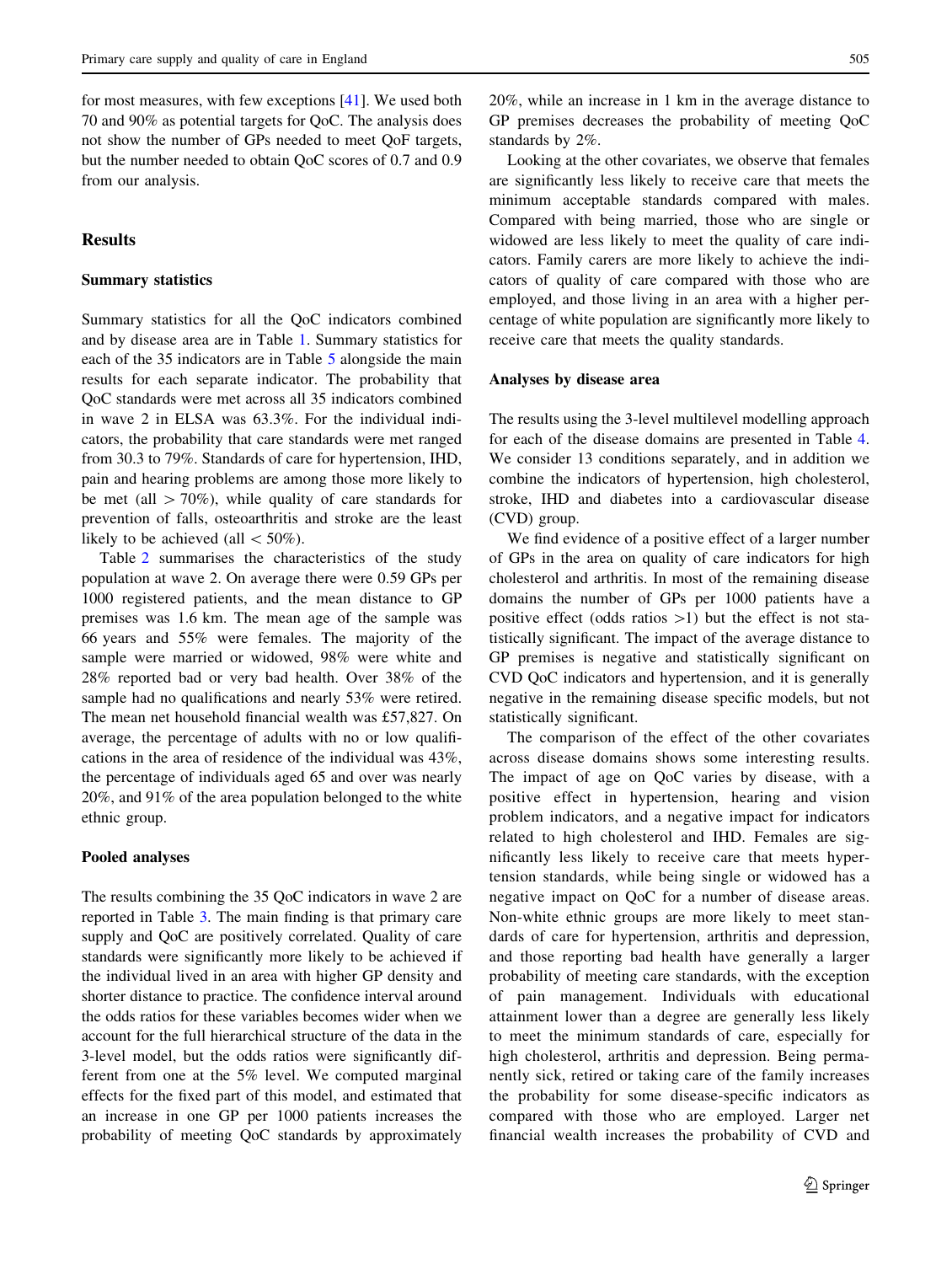<span id="page-7-0"></span>

|                                                  | Mean   | <b>SD</b> |
|--------------------------------------------------|--------|-----------|
| GP supply                                        |        |           |
| GPs per 1000 patients (number)                   | 0.589  | 0.075     |
| Distance to practice (km)                        | 1.585  | 0.674     |
| Demographics                                     |        |           |
| Age (years)                                      | 66.487 | 9.764     |
| Female                                           | 0.552  | 0.497     |
| Marital status                                   |        |           |
| Married                                          | 0.657  | 0.475     |
| Single                                           | 0.051  | 0.221     |
| Divorced                                         | 0.107  | 0.309     |
| Widowed                                          | 0.184  | 0.388     |
| Ethnic group                                     |        |           |
| White                                            | 0.977  | 0.151     |
| Self-reported health                             |        |           |
| Bad health                                       | 0.282  | 0.450     |
| Education                                        |        |           |
| Degree                                           | 0.123  | 0.329     |
| Higher (less than degree)                        | 0.120  | 0.325     |
| A levels                                         | 0.067  | 0.250     |
| <b>GCSE</b>                                      | 0.170  | 0.376     |
| CSE                                              | 0.047  | 0.211     |
| Other qualifications                             | 0.089  | 0.285     |
| No qualifications                                | 0.383  | 0.486     |
| Employment status                                |        |           |
| Employed                                         | 0.297  | 0.457     |
| Retired                                          | 0.531  | 0.499     |
| Unemployed                                       | 0.008  | 0.087     |
| Permanently sick                                 | 0.055  | 0.228     |
| Family carer                                     | 0.102  | 0.303     |
| Net household financial wealth indicator $(f)$   | 57,827 | 20,246    |
| Area level characteristics                       |        |           |
| Percentage with no qualifications in area $(\%)$ | 43.021 | 6.653     |
| Population aged 0-15 (proportion)                | 0.173  | 0.035     |
| Population aged 16-29 (proportion)               | 0.220  | 0.021     |
| Population aged 30–44 (proportion)               | 0.222  | 0.022     |
| Population aged 45–64 (proportion)               | 0.192  | 0.032     |
| Population aged 65 and over (proportion)         | 0.173  | 0.035     |
| Percentage white ethnic group $(\%)$             | 91.158 | 9.888     |
| Sample                                           | 8876   |           |

Unless otherwise indicated, all variables are binary variables taking the value 1 if the respondent is in that category and 0 otherwise

high cholesterol good management, but reduces the likelihood of meeting prevention of falls standards of care. Area deprivation decreases the probability of achieving vision problems QoC indicators, but increases the probability of good pain management. The proportion of individuals aged 65 and over residing in the area where the individual lives (the remaining age categories were dropped due to small samples) has a significant and negative effect on meeting QoC standards for falls and incontinence problems. Finally, while the probability of meeting standards of care for hypertension has increased over time, the probability of achievement of QoC indicators for arthritis, diabetes and falls was lower in 2008–2009 compared to 2004–2005.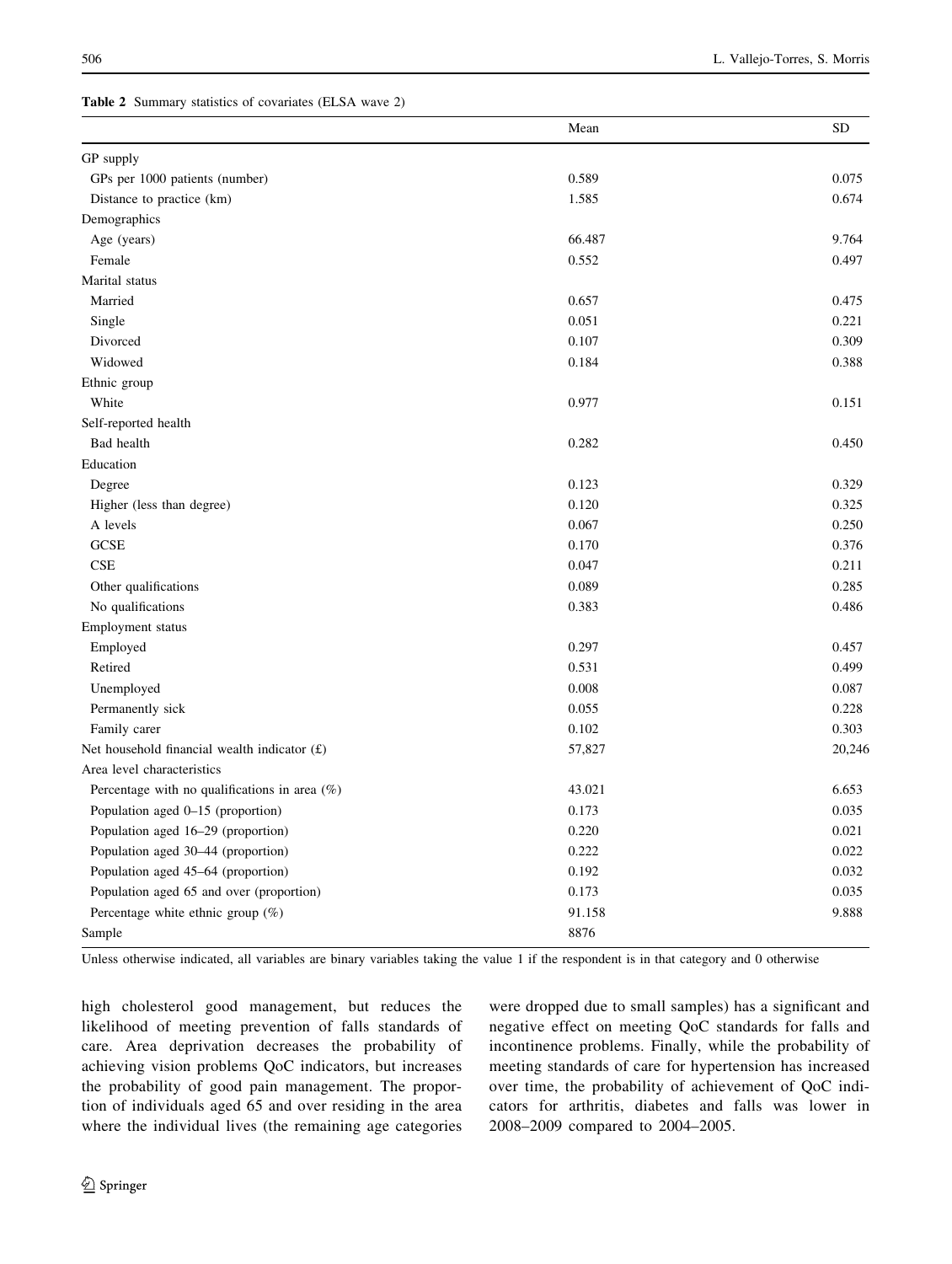<span id="page-8-0"></span>Primary care supply and quality of care in England 507

Table 3 Logit models for the probability of meeting quality of care indicators — all indicators combined (ELSA wave 2)

|                                | 2-level model |                   | 2-level model |                     | 3-level model             |                   |  |
|--------------------------------|---------------|-------------------|---------------|---------------------|---------------------------|-------------------|--|
| Level 1:                       | Indicators    |                   | Indicators    |                     | Indicators<br>Individuals |                   |  |
| Level 2:                       | <b>PCTs</b>   |                   | Individuals   |                     |                           |                   |  |
| Level 3:                       |               |                   |               |                     | <b>PCTs</b>               |                   |  |
|                                | <b>OR</b>     | [95% CI]          | <b>OR</b>     | $[95\% \text{ CI}]$ | <b>OR</b>                 | [95% CI]          |  |
| GPs per 1000 patients          | $2.130**$     | $[1.067 - 4.254]$ | $2.657***$    | $[1.428 - 4.943]$   | $2.453**$                 | $[1.137 - 5.291]$ |  |
| Distance to practice (km)      | $0.927**$     | $[0.862 - 0.997]$ | $0.916**$     | $[0.851 - 0.986]$   | $0.918**$                 | $[0.843 - 1.000]$ |  |
| Age                            | $0.996*$      | $[0.992 - 1.000]$ | 0.997         | $[0.991 - 1.002]$   | 0.997                     | $[0.992 - 1.002]$ |  |
| Female                         | $0.866***$    | $[0.816 - 0.919]$ | $0.859***$    | $[0.793 - 0.930]$   | $0.859***$                | $[0.793 - 0.929]$ |  |
| Single                         | $0.867**$     | $[0.761 - 0.988]$ | $0.818**$     | $[0.688 - 0.972]$   | $0.818**$                 | $[0.689 - 0.972]$ |  |
| Divorced                       | $1.003***$    | $[0.916 - 1.097]$ | 0.994         | $[0.882 - 1.121]$   | 0.991                     | $[0.879 - 1.117]$ |  |
| Widowed                        | 0.891         | $[0.827 - 0.961]$ | $0.868***$    | $[0.785 - 0.960]$   | $0.865***$                | $[0.782 - 0.956]$ |  |
| White                          | 0.922         | $[0.782 - 1.086]$ | 0.944         | $[0.754 - 1.182]$   | 0.941                     | $[0.751 - 1.179]$ |  |
| Bad health                     | 1.048         | $[0.989 - 1.111]$ | 1.055         | $[0.976 - 1.141]$   | 1.059                     | $[0.979 - 1.145]$ |  |
| Higher (less than degree)      | 1.025         | $[0.906 - 1.159]$ | 1.035         | $[0.880 - 1.216]$   | 1.031                     | $[0.877 - 1.211]$ |  |
| A level                        | 0.928         | $[0.803 - 1.071]$ | 0.912         | $[0.754 - 1.103]$   | 0.905                     | $[0.749 - 1.095]$ |  |
| ${\tt GCSE}$                   | 0.912         | $[0.815 - 1.022]$ | 0.885         | $[0.762 - 1.027]$   | 0.888                     | $[0.765 - 1.030]$ |  |
| <b>CSE</b>                     | 0.941         | $[0.808 - 1.097]$ | 0.942         | $[0.769 - 1.154]$   | 0.945                     | $[0.772 - 1.156]$ |  |
| Other qualifications           | 0.983         | $[0.865 - 1.116]$ | 0.953         | $[0.804 - 1.129]$   | 0.954                     | $[0.806 - 1.130]$ |  |
| No qualifications              | 0.932         | $[0.842 - 1.031]$ | 0.930         | $[0.813 - 1.064]$   | 0.927                     | $[0.810 - 1.060]$ |  |
| Retired                        | 1.027         | $[0.940 - 1.121]$ | 1.037         | $[0.925 - 1.164]$   | 1.039                     | $[0.926 - 1.165]$ |  |
| Unemployed                     | 1.147         | $[0.835 - 1.576]$ | 1.270         | $[0.832 - 1.937]$   | 1.264                     | $[0.830 - 1.926]$ |  |
| Permanently sick               | 1.032         | $[0.921 - 1.157]$ | 1.065         | $[0.913 - 1.243]$   | 1.060                     | $[0.909 - 1.237]$ |  |
| Family carer                   | 1.106*        | $[0.983 - 1.245]$ | 1.144*        | $[0.980 - 1.335]$   | $1.143*$                  | $[0.979 - 1.334]$ |  |
| Financial wealth               | 1.000         | $[1.000 - 1.000]$ | 1.000         | $[1.000 - 1.000]$   | 1.000                     | $[1.000 - 1.000]$ |  |
| %with no qualification in area | 0.994         | $[0.986 - 1.002]$ | 0.994         | $[0.987 - 1.002]$   | 0.994                     | $[0.984 - 1.003]$ |  |
| Proportion aged 0-15           | 2.889         | $[0.054 - 153.6]$ | 1.695         | $[0.036 - 79.869]$  | 2.407                     | $[0.025 - 228.7]$ |  |
| Proportion aged 30-44          | 0.111         | $[0.002 - 5.227]$ | 0.154         | $[0.003 - 7.318]$   | 0.139                     | $[0.002 - 12.05]$ |  |
| Proportion aged 45-64          | 0.151         | $[0.003 - 9.007]$ | 0.069         | $[0.001 - 3.782]$   | 0.089                     | $[0.001 - 9.810]$ |  |
| Proportion aged 65+            | 0.554         | $[0.022 - 14.01]$ | 0.558         | $[0.026 - 12.078]$  | 0.658                     | $[0.017 - 25.51]$ |  |
| %White ethnic group            | $1.008**$     | $[1.001 - 1.015]$ | 1.008**       | $[1.001 - 1.015]$   | $1.008*$                  | $[0.999 - 1.016]$ |  |
| N                              | 23,659        |                   | 23,659        |                     | 23,659                    |                   |  |

PCT primary care trust, OR odds ratio, CI confidence interval, GP general practitioner

 $* P < 0.1, ** P < 0.05, ** P < 0.01$ 

# Analyses of individual indicators

The estimates of the impact of the area supply of primary care measures in each of the 35 indicators of quality of care separately are presented in Table [5.](#page-11-0) All the models control for the same covariates as before.

We find evidence of a significant effect of primary care supply for 11 of the 35 indicators, mainly involving activities that require additional GP/nurse time during the consultation rather than indicators related to referrals and prescription. The specific QoC indicators with a significant relationship with the supply of primary care services are the following:

- Has a doctor or nurse explained high blood pressure in a way you could understand? (Hypertension)
- Have doctors or nurses given you any choice about how to treat your high blood pressure? (Hypertension)
- Have doctors or nurses taken your preferences into account when making treatment decisions about your high cholesterol? (High cholesterol)
- Did any doctor ever tell you that you should take a medication called a betablocker? (IHD)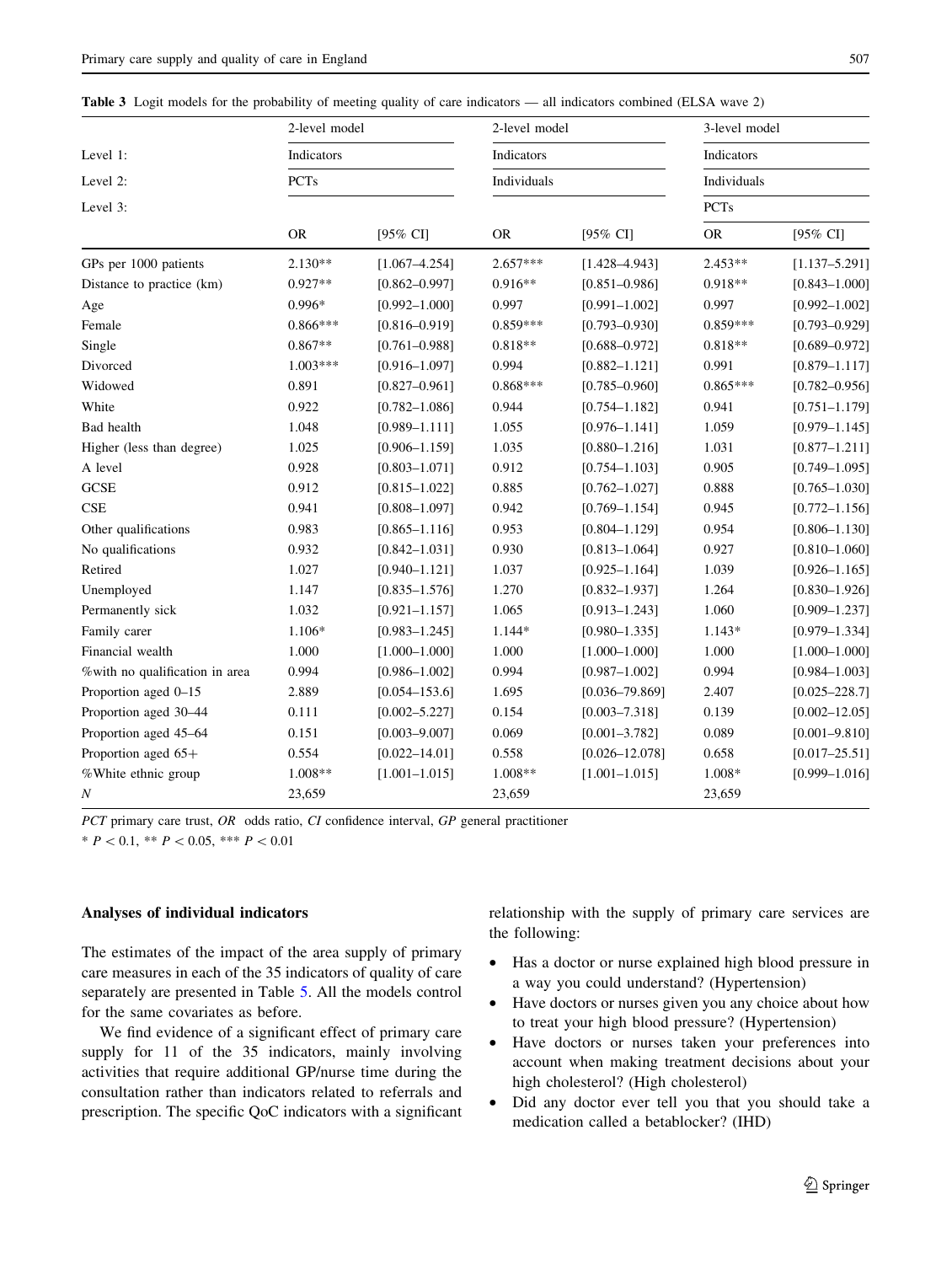<span id="page-9-0"></span>

|  |  |  |  | <b>Table 4</b> Logit models for the probability of meeting quality of care indicator — by disease area (all numbers are odds ratios) |  |
|--|--|--|--|--------------------------------------------------------------------------------------------------------------------------------------|--|
|--|--|--|--|--------------------------------------------------------------------------------------------------------------------------------------|--|

|                                 | $\mathrm{CVD}^\mathrm{a}$ | Hypertensionb      | High cholesterol <sup>a</sup> | $\mathbb{I}\textnormal{HD}^{\textnormal{a}}$ | Strokeb              | $Diabetes^b$        | Osteoarthritisb         |
|---------------------------------|---------------------------|--------------------|-------------------------------|----------------------------------------------|----------------------|---------------------|-------------------------|
| GPs per 1000 patients           | 1.643                     | 1.166              | $7.723*$                      | 1.228                                        | 16.14                | 1.207               | 4.976**                 |
| Distance to practice            | $0.915*$                  | $0.875*$           | 0.862                         | 0.913                                        | 0.809                | 0.926               | 0.909                   |
| Age                             | $0.990***$                | $1.030***$         | $0.979***$                    | 0.979**                                      | 0.978                | 0.995               | 0.994                   |
| Female                          | 0.942                     | $0.767***$         | 1.001                         | 0.805                                        | 1.158                | 0.958               | 1.073                   |
| Single                          | 0.901                     | 0.821              | 0.706                         | $0.597*$                                     | 1.030                | $0.740***$          | 0.896                   |
| Divorced                        | 1.016                     | 1.005              | 0.916                         | 0.982                                        | 0.726                | 0.845               | 0.844                   |
| Widowed                         | $0.857**$                 | 0.938              | $0.777*$                      | 0.758                                        | 0.763                | $0.805***$          | 0.940                   |
| White                           | 1.008                     | $0.587**$          | 0.733                         | 0.963                                        | 2.678                | 0.984               | $0.568**$               |
| Bad health                      | 1.061                     | 1.089              | 0.911                         | $2.122***$                                   | 0.770                | 1.040               | $1.256***$              |
| Higher (less than degree)       | 1.039                     | 1.311*             | 0.711                         | 1.504                                        | 3.687                | 1.095               | 0.835                   |
| A level                         | 0.964                     | 1.205              | 0.736                         | 1.114                                        | 3.555                | 1.044               | 0.859                   |
| ${\tt GCSE}$                    | 0.935                     | 1.241              | $0.648**$                     | 1.103                                        | 0.669                | 1.002               | 0.738**                 |
| <b>CSE</b>                      | 0.949                     | 1.118              | $0.574*$                      | 1.101                                        | 1.603                | 0.958               | 0.839                   |
| Other qualifications            | 0.956                     | 1.200              | 0.677                         | 0.872                                        | 4.155                | 1.098               | $0.739*$                |
| No qualifications               | $0.853*$                  | 1.078              | $0.603**$                     | 1.023                                        | 1.256                | 0.858*              | 0.827                   |
| Retired                         | 1.113                     | 1.095              | 1.013                         | 1.824 ***                                    | 1.668                | 1.113               | 1.148                   |
| Unemployed                      | 1.257                     | 0.949              | 1.226                         | 1.464                                        |                      | 1.405               | 1.341                   |
| Permanently sick                | 0.993                     | 1.246              | 0.847                         | 1.457                                        | 1.141                | 0.954               | $1.633***$              |
| Family carer                    | 1.159                     | 1.125              | 1.215                         | 1.563*                                       | 2.379                | 1.159               | 1.045                   |
| Financial wealth                | $1.001*$                  | 1.000              | $1.002***$                    | 0.999                                        | 0.995                | 1.000               | 1.000                   |
| % with no qualification in area | 0.995                     | 1.001              | 1.001                         | 0.983                                        | 1.044                | 0.998               | 0.999                   |
| Proportion aged 65+             | 4.504                     | 3.340              | 7.862                         | 0.057                                        | 0.095                | 1.563               | 4.924                   |
| % White ethnic group            | $1.003**$                 | 1.009              | 0.993                         | 1.007                                        | 0.999                | $1.008**$           | 0.997                   |
| Wave 3                          |                           | 3.836***           | $\overline{\phantom{0}}$      |                                              | 0.411                | 0.937               | $0.846**$               |
| Wave 4                          |                           | 5.819***           | $\overline{\phantom{0}}$      |                                              | 0.632                | $0.905*$            | $0.853*$                |
| $\boldsymbol{N}$                | 13,999                    | 10,514             | 3311                          | 1841                                         | 263                  | 10,892              | 7430                    |
|                                 | Osteoporosis <sup>a</sup> | Falls <sup>c</sup> | $\mathrm{Pain}^\mathrm{c}$    | Incontinence <sup>a</sup>                    | Hearing <sup>a</sup> | Vision <sup>a</sup> | Depression <sup>c</sup> |
| GPs per 1000 patients           | 1.481                     | 3.090              | 4.992                         | 3.665                                        | 8.227                | 0.950               | 1.083                   |
| Distance to practice            | 1.013                     | 1.323              | 0.946                         | 0.852                                        | 1.099                | 0.963               | 0.896                   |
|                                 | 1.014                     | 1.008              | 1.017                         | 0.992                                        | $1.054***$           | $1.031**$           | 0.987                   |
| Age<br>Female                   | 0.980                     | 1.264              | 1.103                         | 0.972                                        | 1.174                |                     | 0.894                   |
|                                 | $0.491*$                  |                    |                               |                                              | $0.241***$           | 1.355               | 0.936                   |
| Single                          |                           | 1.862              | 0.568                         | 0.652                                        |                      | 1.155               |                         |
| Divorced                        | 1.100                     | 1.148              | 1.430                         | 1.072                                        | 0.823                | 1.642               | 1.248                   |
| Widowed                         | 0.762                     | 0.941              | 0.487**                       | 1.054                                        | $0.505***$           | 1.342               | 1.157                   |
| White                           | 0.586                     | 0.580              | 0.947                         | 0.693                                        | 0.856                | 0.484               | $2.811*$                |
| Bad health                      | 0.946                     | 3.094***           | $0.587**$                     | 1.106                                        | 1.516**              | $1.564**$           | 1.142                   |
| Higher (less than degree)       | 0.849                     | 1.487              | 0.905                         | 1.104                                        | 0.875                | 0.590               | 0.697                   |
| A level                         | 0.978                     | 1.591              | 1.210                         | 0.691                                        | 0.519                | 0.386               | $0.431**$               |
| ${\tt GCSE}$                    | 0.538                     | 1.339              | 0.453                         | 0.756                                        | 0.564                | 0.910               | 0.715                   |
| CSE                             | 1.747                     | 1.456              | 0.532                         | 0.809                                        | $0.412*$             | 0.578               | 1.291                   |
| Other qualifications            | 1.184                     | 1.291              | 0.570                         | 0.973                                        | 0.635                | 0.623               | $0.412**$               |
| No qualifications               | 0.768                     | 1.235              | $0.403*$                      | 1.072                                        | 0.709                | 0.740               | $0.595*$                |
| Retired                         | 1.155                     | 2.336**            | 1.365                         | 1.092                                        | 0.863                | 0.502               | 0.905                   |
| Unemployed                      | 0.551                     | 0.592              |                               | 3.246                                        | 0.395                |                     | 1.147                   |
| Permanently sick                | 1.535                     | 2.800**            | 1.038                         | 1.158                                        | 1.142                | 0.659               | 1.386                   |
| Family carer                    | 1.067                     | 1.124              | 4.489**                       | 1.102                                        | 0.724                | 0.562               | 1.161                   |
| Financial wealth                | $1.001\,$                 | 0.999*             | 0.999                         | 0.999                                        | 1.001                | 0.999               | 1.000                   |
| % with no qualification in area | 1.000                     | 0.991              | $1.033*$                      | 0.993                                        | $1.011\,$            | $0.973*$            | 1.006                   |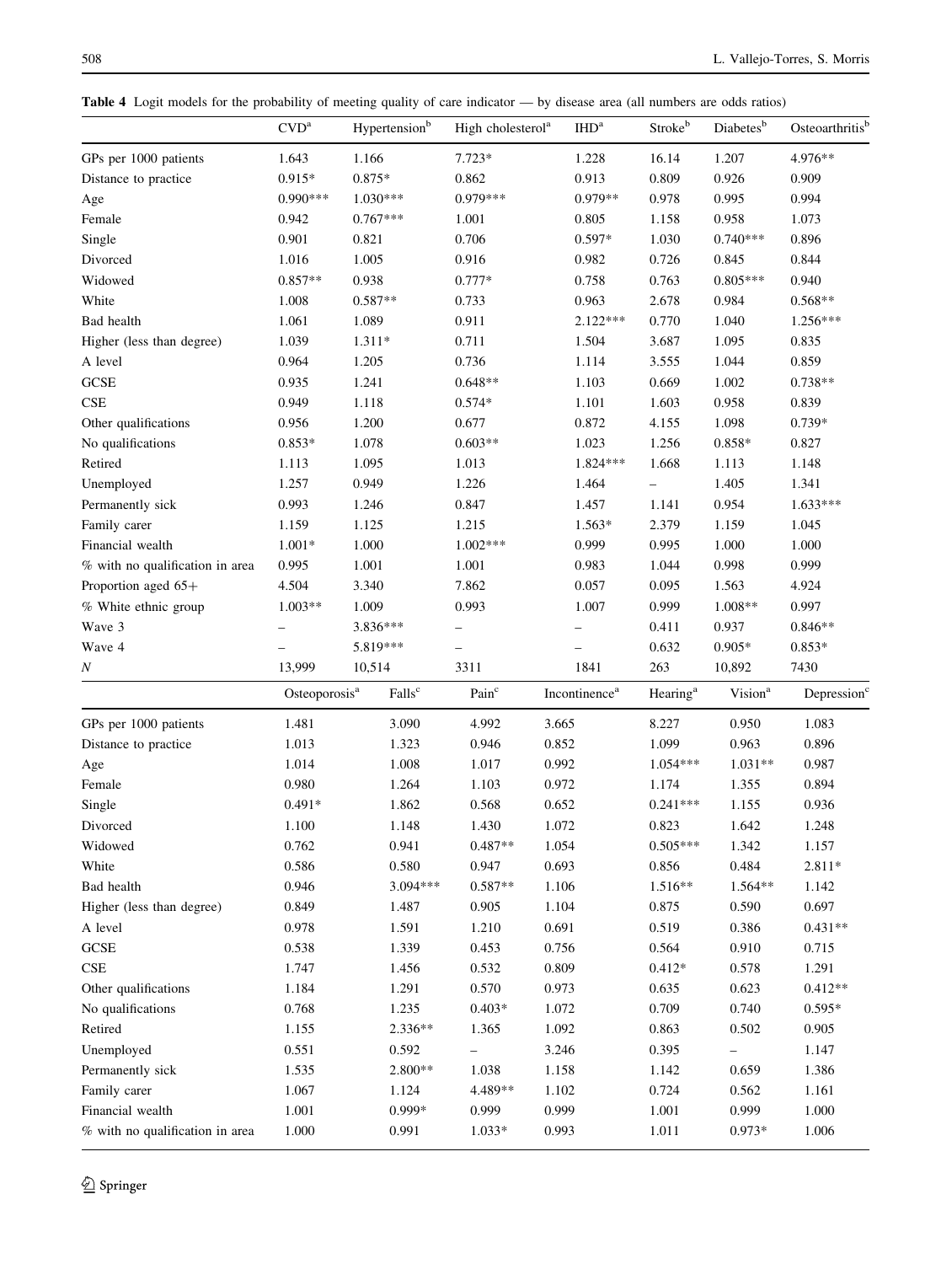#### Table 4 continued

|                       | Osteoporosis <sup>a</sup> | Falls <sup>c</sup> | Pain <sup>c</sup> | Incontinence <sup>a</sup> | Hearing <sup>a</sup> | Vision <sup>a</sup> | Depression <sup>c</sup> |
|-----------------------|---------------------------|--------------------|-------------------|---------------------------|----------------------|---------------------|-------------------------|
| Proportion aged $65+$ | 0.006                     | $0.000***$         | 21.858            | $0.001**$                 | 184.6                | 0.002               | 538.03                  |
| % White ethnic group  | 1.014                     | $1.037**$          | 0.990             | $1.030***$                | 0.987                | 1.004               | $0.968**$               |
| Wave 3                |                           | 1.000              | -                 |                           |                      | -                   | 1.000                   |
| Wave 4                |                           | $0.565***$         | 0.820             |                           | -                    |                     | 0.826                   |
| $\boldsymbol{N}$      | 924                       | 1918               | 462               | 2089                      | 2318                 | 591                 | 786                     |

All models are based on a 3-level multilevel regression — indicators & individuals & PCTs

 $* P < 0.1$ ,  $* P < 0.05$ ,  $* * P < 0.01$ . CVD = Cardiovascular diseases; combines indicators for hypertension, high cholesterol, IHD, stroke and diabetes

<sup>a</sup> Data from wave 2 in ELSA

<sup>b</sup> Data from wave 2 to 4 in ELSA

 $\degree$  Data from wave 2 & 4 in ELSA

- In the past year, has any doctor or nurse examined your bare feet? (Diabetes)
- Doctor or nurse suggested physiotherapy for your knee pain? (Osteoarthritis)
- Doctor or nurse ever talked to you about how to keep your pain from getting worse? (Osteoarthritis)
- Did any doctor or nurse recommend you to try paracetamol before other medicines? (Osteoarthritis)
- Did a doctor or nurse ask you to provide a sample of urine for testing? (Incontinence)
- Did doctor or nurse take targeted history? (Incontinence)
- Did you get a hearing aid? And did a doctor teach you how to use your hearing aid? (Hearing)

The number of GPs per 1000 registered patients has a significant and positive impact on individual indicators of quality of care in the hypertension, high cholesterol, diabetes, osteoarthritis, hearing and incontinence disease areas. We found a negative and significant effect of distance to practice in hypertension, high cholesterol, IHD, arthritis, hearing and incontinence.

#### Robustness checks

Our main finding was that QoC is positively correlated with primary care supply. We ran a series of analyses using alternative model specifications to check the robustness of our findings. Our preferred model is the 3-level model in Table [3](#page-8-0), which was the starting point for our robustness checks (see Table [7](#page-15-0) in Appendix).

First, we explored the potential non-linear effect of primary care supply on quality of care by including secondand third-order polynomial functions of the GP density and GP distance variables. The squared and cubic terms were non-significant for both indicators.

Second, we included a longer list of area characteristics, adding each of the Domains of the 2004 Index of Multiple Deprivation separately (i.e. income, employment, health, education, crime, and environment domain). The inclusion of these area indicators did not affect the sign, significance or order of magnitude of the main results. In addition, we ran an IV specification using this set of IMD variables as instruments. This model only accounted for the indicators nested within individuals' structure and assumed a linear regression, as otherwise the models were computationally very challenging and not possible to run. We found a significant and positive effect on the number of GPs, although the effect of the GP distance variable remained negative but became non-significant. Note the limitations of this model, in that it does not account for the binary nature of the dependent variable and ignores clustering by individuals within PCTs.

Similar results were obtained when we attempted to control for secondary care supply using a range of measures from the CARAN report [\[42](#page-20-0)]. We included two variables which measure the average capacity of acute providers and the average distance to acute providers. We found that the inclusion of the distance to acute provider indicator had an impact on the effect of GP distance, which remained negative but became non-significant. The effect of the number of GPs per 1000 patients remained positive and strongly significant.

Finally, in the models that used more than 1 year of data we also explored the impact of accounting for potentially repeated values, and the impact of applying a different linkage for the GP density indicator. Some indicators are either not time limited or refer to whether or not a patient has ever achieved a quality of care indicator (e.g. Have you ever participated in a course or class about diabetes?). For the indicators included in more than one wave it is possible that the responses are simply repeated values. We explored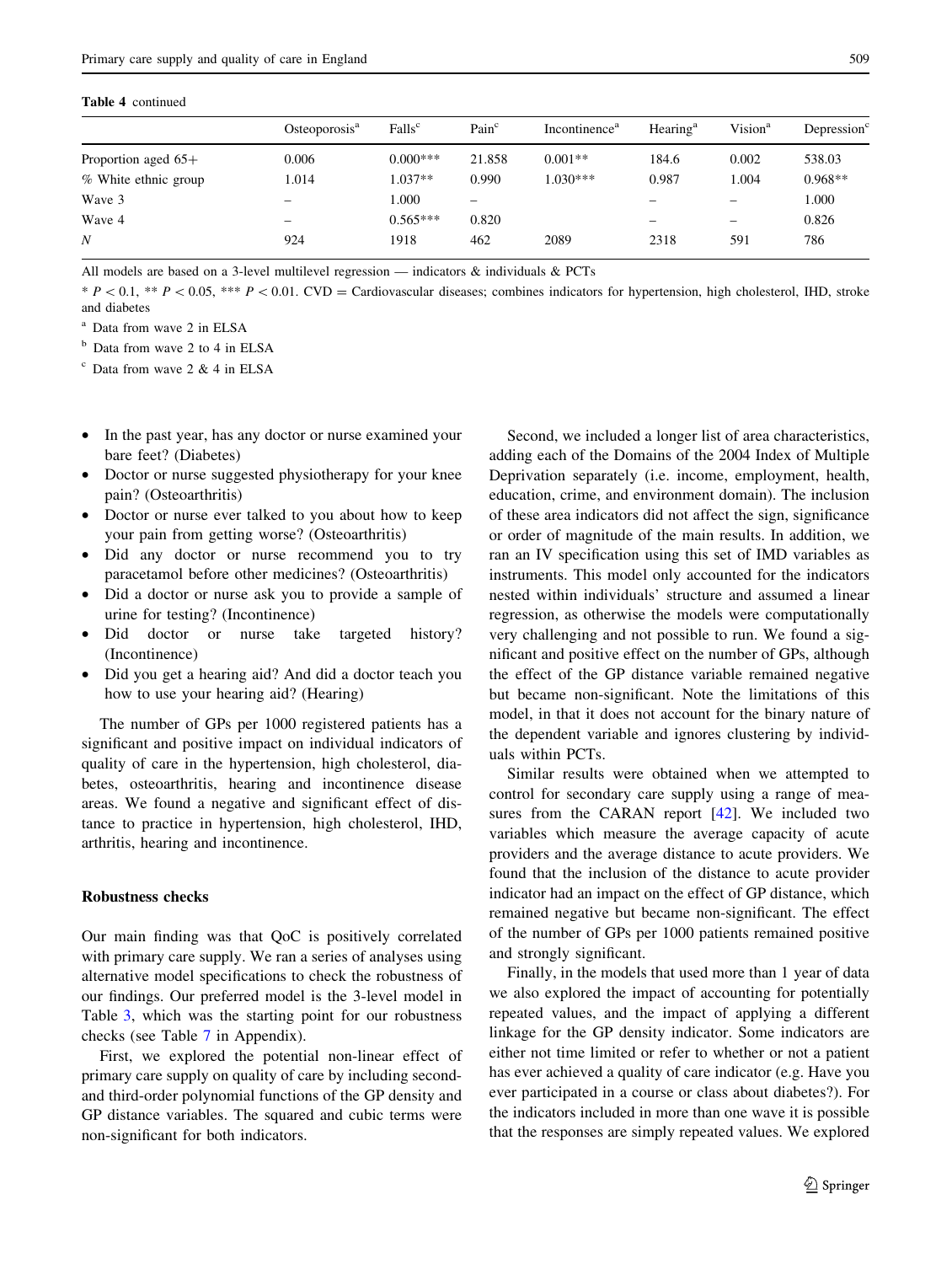<span id="page-11-0"></span>Table 5 Logit models for the probability of meeting each quality of care indicator

| Disease             | Name      | Mean  | <b>SD</b> | GPs per 1000<br><b>OR</b> | Distance to practice<br><b>OR</b> | Sample size | ELSA wave        |
|---------------------|-----------|-------|-----------|---------------------------|-----------------------------------|-------------|------------------|
| Hypertension        | hehbpb    | 0.866 | 0.341     | 0.677                     | 0.982                             | 7354        | $\overline{c}$   |
|                     | hehbp     | 0.680 | 0.466     | $7.353*$                  | 0.892                             | 1595        | $\overline{c}$   |
|                     | hehbpa    | 0.423 | 0.494     | 1.363                     | $0.753**$                         | 1565        | $\overline{c}$   |
| High cholesterol    | hecholb   | 0.784 | 0.411     | 1.579                     | 0.959                             | 1664        | $\boldsymbol{2}$ |
|                     | hecholc   | 0.486 | 0.500     | 15.38**                   | $0.816*$                          | 1647        | $\boldsymbol{2}$ |
| IHD                 | hehrta    | 0.847 | 0.360     | 0.019                     | 1.378                             | 411         | $\overline{c}$   |
|                     | hecgstp   | 0.694 | 0.461     | 2.909                     | 0.935                             | 1314        | $\overline{c}$   |
|                     | hebetall  | 0.703 | 0.459     | 10.235                    | $0.044**$                         | 116         | $\overline{c}$   |
| Stroke              | hehbpb1   | 0.417 | 0.494     | 16.14                     | 0.395                             | 263         | $2 - 4$          |
| Diabetes            | hesuga    | 0.934 | 0.248     | 0.916                     | 1.502                             | 1649        | $2 - 4$          |
|                     | hewee     | 0.802 | 0.399     | 6.087                     | 1.033                             | 951         | $2 - 4$          |
|                     | heaceall  | 0.500 | 0.500     | 0.996                     | 0.783                             | 1950        | $2 - 4$          |
|                     | heftchk   | 0.831 | 0.375     | $28.25**$                 | 0.760                             | 2014        | $2 - 4$          |
|                     | heslfcr   | 0.238 | 0.426     | 0.220                     | 0.792                             | 2015        | $2 - 4$          |
|                     | heslfcb   | 0.349 | 0.477     | 1.304                     | 0.836                             | 2015        | $2 - 4$          |
|                     | hechol    | 0.856 | 0.352     | 3.866                     | 1.060                             | 298         | $\overline{2}$   |
| Osteoarthritis      | hekneb    | 0.318 | 0.466     | 1.808                     | $0.674*$                          | 1182        | $2 - 4$          |
|                     | heartall  | 0.176 | 0.381     | 11.09*                    | 0.997                             | 3768        | $2 - 4$          |
|                     | hearte    | 0.446 | 0.497     | 47.54                     | $0.572*$                          | 804         | $2 - 4$          |
|                     | heartd    | 0.783 | 0.412     | 5.124                     | 0.807                             | 1398        | $2 - 4$          |
|                     | hepaf     | 0.387 | 0.488     | 0.236                     | 1.083                             | 278         | $2 - 4$          |
| Osteoporosis        | heoste    | 0.540 | 0.499     | 0.752                     | 1.084                             | 581         | $\overline{c}$   |
|                     | heosted   | 0.886 | 0.318     | 11.94                     | 0.662                             | 343         | $\overline{2}$   |
| Prevention of falls | heflall   | 0.259 | 0.438     | 1.484                     | 0.754                             | 956         | 2 & 4            |
|                     | hefld     | 0.346 | 0.476     | 4.100                     | 0.281                             | 968         | 2 & 4            |
| Pain                | hepai     | 0.771 | 0.421     | 4.992                     | 0.943                             | 462         | 2 & 4            |
| Incontinence        | heincall  | 0.223 | 0.417     | 16.70                     | $0.623*$                          | 519         | $\overline{c}$   |
|                     | heinctall | 0.516 | 0.500     | 2.394                     | 0.817                             | 524         | $\overline{c}$   |
|                     | heincth   | 0.619 | 0.486     | 0.345                     | 0.950                             | 524         | $\overline{c}$   |
|                     | heinctg   | 0.715 | 0.452     | $21.02*$                  | 0.939                             | 522         | $\overline{c}$   |
| Hearing             | hehrc     | 0.734 | 0.442     | 1.983                     | 1.167                             | 1547        | $\overline{c}$   |
|                     | hehrall   | 0.902 | 0.298     | 124.50**                  | $0.704*$                          | 771         | $\overline{c}$   |
| Vision              | hedreye   | 0.571 | 0.495     | 0.950                     | 0.963                             | 591         | $\overline{c}$   |
| Depression          | hepsye    | 0.471 | 0.500     | 0.811                     | 1.038                             | 447         | 2 & 4            |
|                     | hepsyb    | 0.855 | 0.352     | 2.413                     | 0.758                             | 339         | 2 & 4            |

Controls are included in every model for demographics, marital status, ethnic group, self-reported health, education, employment status, household financial wealth, demographic profile of the area, percentage with no qualifications in area of residence and year

OR odds ratio, GP general practitioner

 $* P < 0.1, ** P < 0.05, ** P < 0.01$ 

the impact of this by dropping observations where a positive answer could have been repeated from previous years. The results in the individual indicator and disease domain models did not change appreciably and the outcomes were qualitatively similar in terms of the sign and statistical significance. Similarly, we found the same conclusions as reported in the paper when, in order to introduce more variation in the GP density variable, we used a different linkage by mapping data on the number of GPs from 2006, 2007 and 2009 to waves 2, 3 and 4, respectively (results for individuals indicator and disease domain models not shown since they do not apply to the base case model).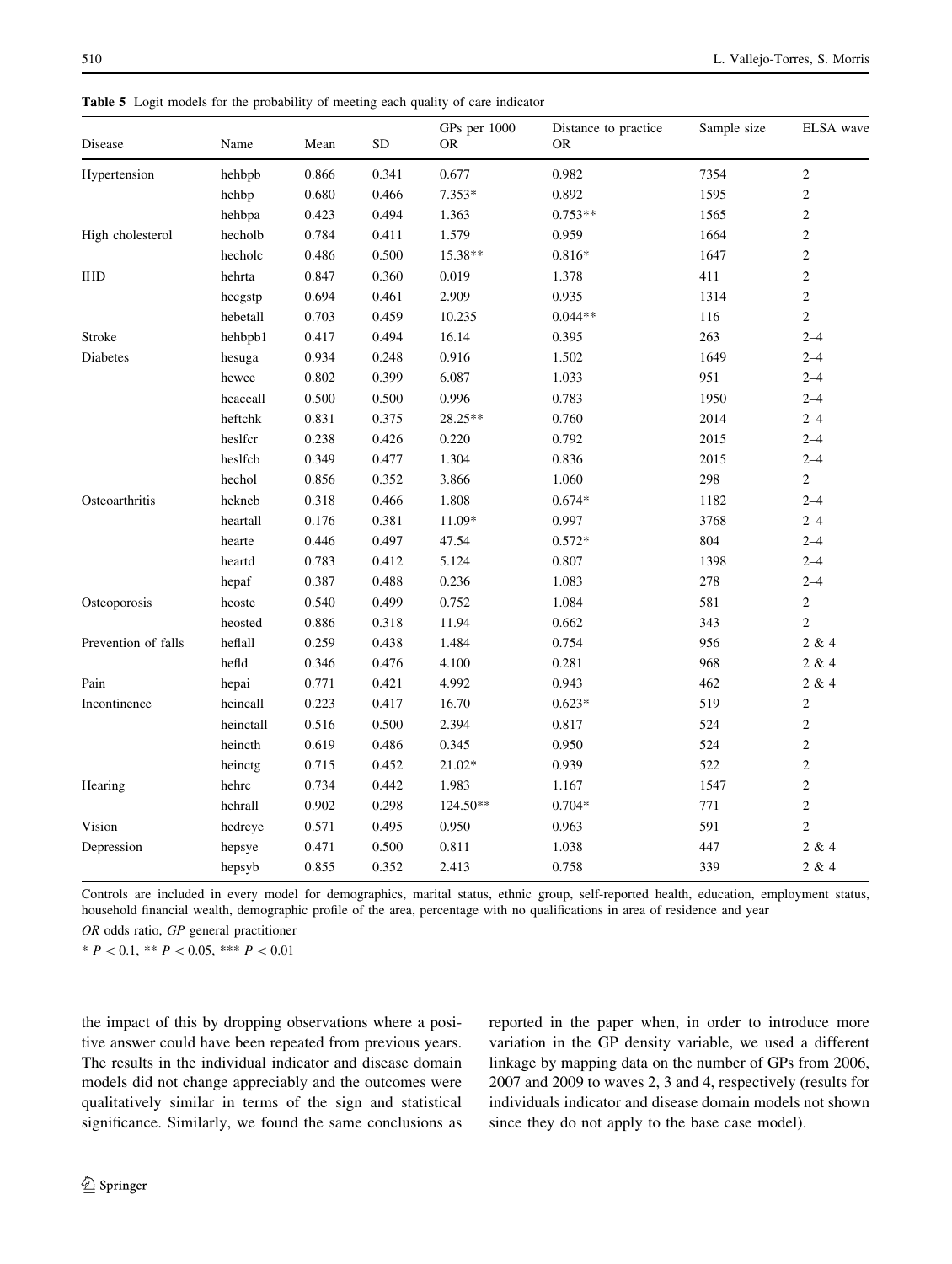# Predicting PCT allocation of GP workforce to achieve QoC targets

We estimated that the increase in the GP workforce in England required for every PCT to achieve an optimal level of QoC, as defined by QOF targets of 70 and 90%, would be 17,278 and 69,551, respectively (Table [8](#page-16-0) in Appendix). This is based on the marginal effect of the number of GPs on QoC estimated by the 3-level model using the information on the 35 indicators from wave 2. Given the current number of FTE GPs of 37,000 these increases would represent an increase in the size of the GP workforce by around 47% to achieve 70% QoC and 190% to achieve 90% QoC.

# **Discussion**

In this paper we explored the impact of primary care supply on quality of primary care provided in England to older adults. We found that individuals living in areas with a larger number of GPs per 1000 registered patients and in areas where the average distance to the general practices was shorter had a higher probability of achieving the minimum standards of care relevant for their conditions. Our findings were robust to alternative specifications. When analysing the impact for different subsets of QoC indicators, we found the impact to be concentrated in indicators of care related with CVD and arthritis. The analysis of each of the individual indicators shed light onto the impact on some specific standards of care related to other diseases such as diabetes, hearing problems and incontinence. Furthermore, the analyses show that most of the individual indicators more likely to be achieved in areas with better provision of primary care were related to particularly time-consuming activities, such as explaining the condition to the patient, taking patient's preferences into account, providing a choice of treatment or teaching the patient how to use a device, as opposed to other indicators related to prescribing and referrals for test or specialist visits.

The findings of this study are especially relevant at a time when the role of GPs is evolving, with health services being transferred from hospitals to community settings and with an increasingly influential role of GPs in the commissioning of NHS activities [\[43\]](#page-20-0). As mentioned, CCGs replaced PCTs in April 2013. CCGs are clinically led statutory NHS bodies responsible for the planning and commissioning of health care services for their local area, and include GPs as leading members [\[44\]](#page-20-0). Therefore, GPs are now required to develop new skills and take on new responsibilities, which could restrict their contact time with patients, effectively reducing the supply of  $GPs$ .<sup>5,6</sup> While further investigation is warranted to evaluate the impact of CCGs on the care of the population its serves, our study may shed light on the potential negative impact of this on the quality of primary care services. Furthermore, while it is beyond the scope of this paper to evaluate whether the costs of expanding the primary care workforce would be considered cost-effective, we have estimated that the increase in GP supply required to achieve QoC targets are substantial. For every PCT to reach a 70% QoC target, a 47% increase in GP workforce would be required, and a 190% increase is required to meet the 90% target, holding everything constant.

A strength of our analysis is the richness of our data. We have information for a comprehensive list of individual indicators of quality of care which were meticulously derived. Previous work has focused on fewer indicators of quality of care and a narrower set of conditions, and has in some cases concluded that primary care supply has no effect on QoC, based on the lack of effect found on the indicators under study (e.g.  $[15]$ ). With the analysis conducted in this paper we were able to identify the specific indicators and conditions where primary care supply has a significant impact on quality of care. However, we acknowledge that the small sample size for some specific indicators might imply a lack of statistical power to detect an effect in some measures. The multilevel approach that combined all available indicators allowed us to exploit multiple responses in an appropriate way and to take a system-wide perspective to investigate whether supply of primary care services has an impact on quality of care overall.

It is worth noting that national data on the quality of primary care have been reported annually as part of QOF since 2004 in the UK. We did not use QOF data in our analysis for two reasons. First, because QOF data are only available at the practice level, it is difficult to account for patient level factors — antecedent characteristics [[45\]](#page-20-0) — that may influence process measures. Second, because there is a risk of confounding due to the financial incentives that QOF provides [\[46](#page-20-0), [47\]](#page-20-0).

This study has a number of limitations. First, the QoC indicators are based on self-reported data. Previous work comparing quality measurement for the care of vulnerable elders by interview with examination of medical records has shown that self-reports tend to score the same or higher than medical records, which might suggest that they remember care which was not documented on their medical records, or they report receiving care when they have not [\[48](#page-20-0)]. However, as noted in Steel et al., 2008 [\[11\]](#page-19-0), the data we use in this study

<sup>5</sup> [http://www.gponline.com/News/article/1110486/huge-variation](http://www.gponline.com/News/article/1110486/huge-variation-money-paid-gp-commissioners/)[money-paid-gp-commissioners/](http://www.gponline.com/News/article/1110486/huge-variation-money-paid-gp-commissioners/).

<sup>6</sup> [http://www.guardian.co.uk/society/datablog/2012/mar/12/gp-com](http://www.guardian.co.uk/society/datablog/2012/mar/12/gp-commissioning-data-false-economy) [missioning-data-false-economy.](http://www.guardian.co.uk/society/datablog/2012/mar/12/gp-commissioning-data-false-economy)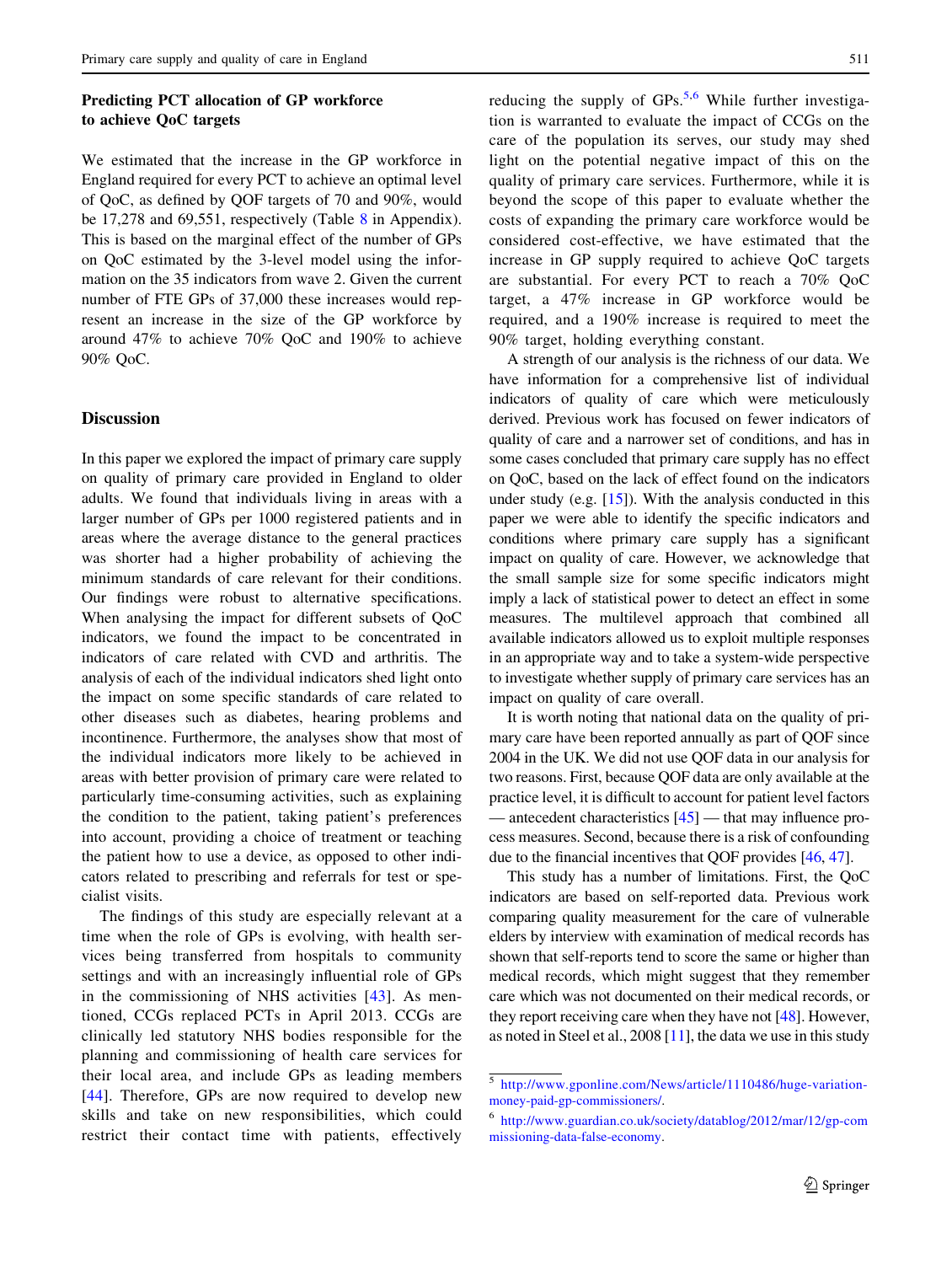<span id="page-13-0"></span>shows high levels of agreement with similar indicators in the general practice contract which provide some level of validation. Second, quality of care indicators used in this study pertain to patients who have been diagnosed for a series of conditions, but we have no information on the number of undiagnosed individuals which might also be related to the provision of GPs, i.e. the greater the GP supply the more likely that patients are appropriately diagnosed and treated accordingly. Thirdly, our primary care supply variables were GPs per 1000 registered patients and distance to practice. These measures, especially GP density, have been used in previous studies. Alternative measures might include supply of other members of the primary care team, such as practice nurses, who are becoming increasingly important in primary care in England. This might be important if other primary care staff are employed as substitutes for GPs, in which case areas with lower supply of GPs might not have lower primary care supply overall. Previous work [\[49](#page-20-0)] has found that the number of GPs and the number of practice nurses are positively correlated, but further research using alternative primary care supply variables would be beneficial. Related to this issue, the aim of our study was to explore the relationship between the level of primary care supply and quality of care; a number of other practice level characteristics (e.g. mean GP age, single-handed practice, etc.) might also influence the level of quality of care offered; exploring the effect of these factors was beyond the scope of this paper. Finally, there might be a concern that our results are affected by endogeneity (i.e. reverse causality, omitted variables bias or measurement errors). A potential source of endogeneity is related to the fact that GPs might choose to work in areas where the quality of care is already

below or above average. Potential mechanisms for this reverse relationship would be related to the type of area and the types of patients living in it, which are variables we control for in our models. Furthermore, the methods we use account for unobserved individual and area heterogeneity by exploiting the repeated responses of each individual across indicators and, when available, over time by a means of multilevel analyses. We attempted running area-level fixedeffect models among QoC indicators available in more than 1 year of data. However, due to the lack of variation of the GP supply variable across years these models were not possible. Similarly, we could not include individual or indicators fixed effects, as the GP supply variables did not vary within individuals. Nonetheless, in supplementary analysis we added a more comprehensive list of area-level characteristics and found no effect on the relationship observed in our models between primary care supply and quality of care. This is in line with previous research that has found no evidence of endogeneity between GP supply and quality of care [\[15\]](#page-19-0).

Open Access This article is distributed under the terms of the Creative Commons Attribution 4.0 International License ([http://crea](http://creativecommons.org/licenses/by/4.0/) [tivecommons.org/licenses/by/4.0/\)](http://creativecommons.org/licenses/by/4.0/), which permits unrestricted use, distribution, and reproduction in any medium, provided you give appropriate credit to the original author(s) and the source, provide a link to the Creative Commons license, and indicate if changes were made.

# Appendix

See Tables 6, [7](#page-15-0) and [8](#page-16-0)

Table 6 Definition of quality of care indicators

| Disease      | Name     | Description                                                                                                                |
|--------------|----------|----------------------------------------------------------------------------------------------------------------------------|
| Hypertension | hehbpb   | If aged 50 or older $\&$ remains hypertensive after nonpharmacological intervention:                                       |
|              |          | Did a doctor or nurse ever suggest that you take medication to lower your blood pressure?                                  |
|              | hehbp    | If aged 50 or older and hypertensive:                                                                                      |
|              |          | Has a doctor or nurse explained high blood pressure in a way you could understand?                                         |
|              | hehbpa   | If aged 50 or older and hypertensive:                                                                                      |
|              |          | Have doctors or nurses given you any choice about how to treat your high blood pressure?                                   |
| High         | hecholb  | If aged 50 or over and has high cholesterol:                                                                               |
| cholesterol  |          | Has a doctor or nurse explained high cholesterol in a way you could understand?                                            |
|              | hecholc  | If aged 50 or over and has high cholesterol:                                                                               |
|              |          | Have doctors or nurses taken your preferences into account when making treatment decisions about your high<br>cholesterol? |
| <b>IHD</b>   | hehrta   | If aged 50 or older $\&$ has established CHD $\&$ is not on warfarin:                                                      |
|              |          | Did a doctor suggest that you take medication to thin your blood?                                                          |
|              | hecgstp  | If aged 50 or older $\&$ has established CHD $\&$ smokes:                                                                  |
|              |          | Has a doctor or nurse ever advised you to stop smoking?                                                                    |
|              | hebetall | If aged 50 or older $\&$ has had a recent myocardial infarction:                                                           |
|              |          | Did any doctor ever tell you that you should take a medication called a betablocker?                                       |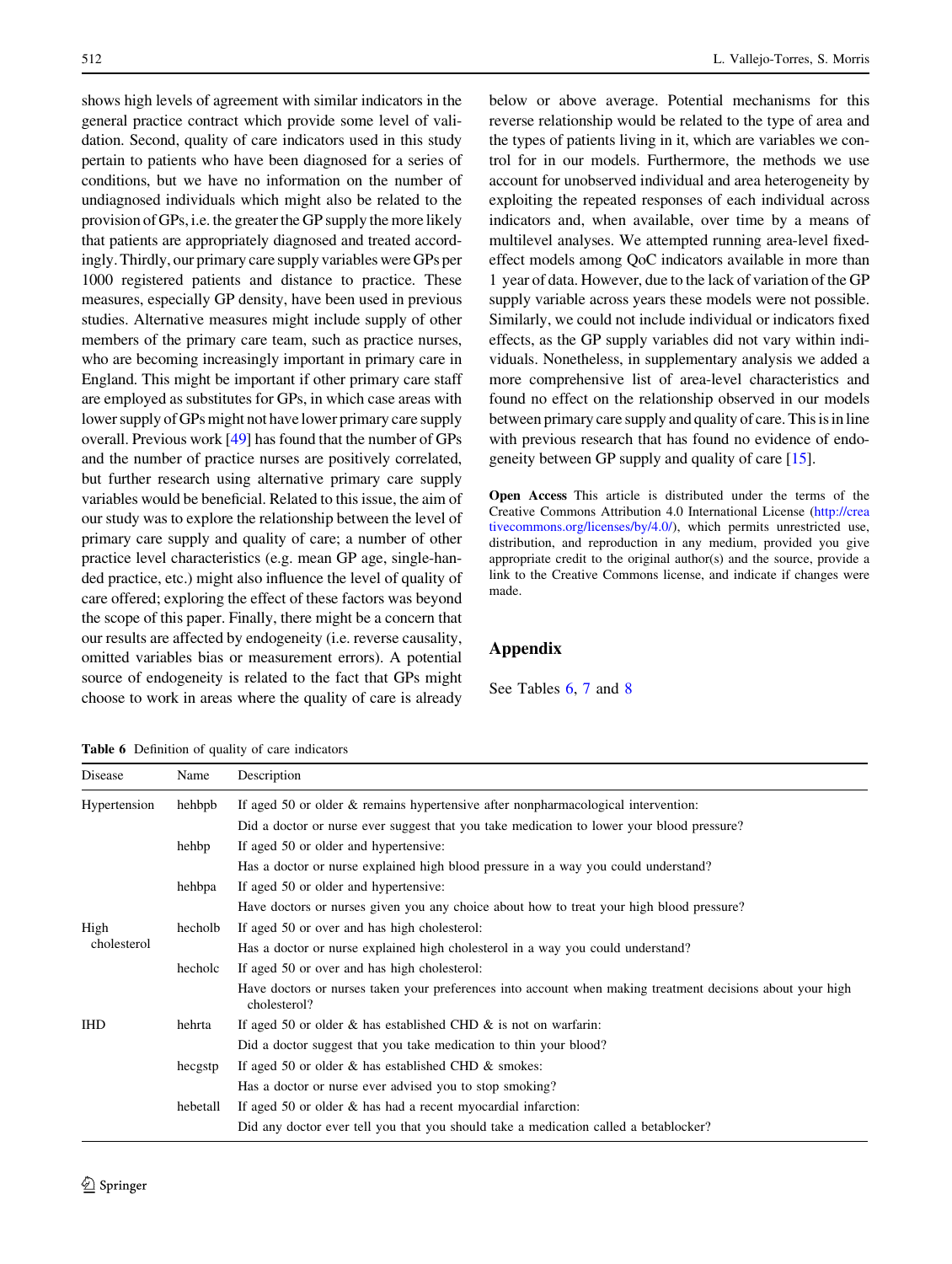# Table 6 continued

| Disease        | Name      | Description                                                                                                                                                                     |
|----------------|-----------|---------------------------------------------------------------------------------------------------------------------------------------------------------------------------------|
| Stroke         | hehbpb1   | If aged 50 or older and has had a stroke: had a previous stroke                                                                                                                 |
|                |           | Doctor or nurse ever suggested you take any medication to lower your blood pressure?                                                                                            |
| Diabetes       | hesuga    | If aged 50 or over and has diabetes:                                                                                                                                            |
|                |           | Glycosylated haemoglobin or fructosamine test performed in the past 12 months?                                                                                                  |
|                | hewee     | If diabetic person aged 50 or older $\&$ not have established renal disease $\&$ not receiving an ACE inhibitor or<br>angiotensin II receptor blocker:                          |
|                |           | Urine test for protein in the last 12 months?                                                                                                                                   |
|                | heaceall  | If diabetic person aged 50 or older & has one additional cardiac risk factor (i.e., smoker, hypertension, or renal<br>insufficiency/microalbuminuria):                          |
|                |           | Doctor discussed whether you should take ACE inhibitor or A2 receptor blocker?                                                                                                  |
|                | heftchk   | If aged 50 or over and has diabetes:                                                                                                                                            |
|                |           | In the past year, has any doctor or nurse examined your bare feet?                                                                                                              |
|                | heslfcr   | If aged 50 or over and has diabetes:                                                                                                                                            |
|                |           | Have you ever participated in a course or class about diabetes?                                                                                                                 |
|                | heslfcb   | If aged 50 or over and has diabetes:                                                                                                                                            |
|                |           | How much do you think you know about managing your diabetes?                                                                                                                    |
|                | hechol    | If aged 50 or over and has diabetes $\&$ has a fasting total cholesterol level of 5 mmol/l or greater:                                                                          |
|                |           | Has any doctor talked to you about how to lower your cholesterol?                                                                                                               |
| Osteoarthritis | hekneb    | If ambulatory person aged 50 or older $\&$ has had a diagnosis of symptomatic osteoarthritis of the knee for longer<br>than 3 months $\&$ has no contraindications to exercise: |
|                |           | Doctor or nurse suggested physiotherapy for your knee pain?                                                                                                                     |
|                | heartall  | If ambulatory person aged 50 or older $\&$ has had a diagnosis of osteoarthritis:                                                                                               |
|                |           | Doctor or nurse ever talked to you about how to keep your pain from getting worse?                                                                                              |
|                | hearte    | If aged 50 or older $\&$ has had a diagnosis of osteoarthritis:                                                                                                                 |
|                |           | Did any doctor or nurse recommend you to try paracetamol before other medicines?                                                                                                |
|                | heartd    | If aged 50 or older $&$ has had a diagnosis of osteoarthritis:                                                                                                                  |
|                |           | Has any doctor ever talked to you about what the specific purpose of the treatment is?                                                                                          |
|                | hepaf     | If aged 50 or older with severe symptomatic osteoarthritis of the knee or hip, has failed to respond to non-<br>pharmacological and pharmacological therapy:                    |
|                |           | Did any doctor recommend that you should have surgery or joint replacement?                                                                                                     |
| Osteoporosis   | heoste    | If aged 50 or older $\&$ has untreated osteoporosis:                                                                                                                            |
|                |           | Has any doctor or nurse recommended taking calcium pills or vitamin D?                                                                                                          |
|                | heosted   | If woman aged 50 or older $\&$ is newly diagnosed with osteoporosis:                                                                                                            |
|                |           | Were these medicines recommended within 3 months?                                                                                                                               |
| Prevention of  | hefld     | If aged 65 or older & reported 2 or more falls in the past year, or a single fall with injury requiring treatment:                                                              |
| falls          |           | With any of your past falls, did a doctor or nurse to try to understand why you fell?                                                                                           |
|                | heflall   | If aged 65 or older $\&$ reported 2 or more falls in the past year, or a single fall with injury requiring treatment:                                                           |
|                |           | Did a doctor recommend any additional tests to understand why you fell?                                                                                                         |
| Pain           | hepai     | If aged 50 or older $\&$ has a newly reported chronic painful condition:                                                                                                        |
|                |           | Did your doctor or nurse recommend any treatments for your pain?                                                                                                                |
| Incontinence   | heincall  | If aged 65 or older $\&$ has new UI that persists for over 1 month:                                                                                                             |
|                |           | Doctor or nurse took targeted history?                                                                                                                                          |
|                | heinctall | If aged 65 or older $\&$ has new UI that persists for over 1 month:                                                                                                             |
|                |           | Did a doctor or specialist such as an urologist or gynaecologist perform an internal exam?                                                                                      |
|                | heincth   | If aged 65 or older $\&$ has new UI that persists for over 1 month:                                                                                                             |
|                |           | Did a doctor or nurse talk with you about how to treat urinary incontinence?                                                                                                    |
|                | heinctg   | If aged 65 or older $\&$ has new UI that persists for over 1 month:                                                                                                             |

Did a doctor or nurse ask you to provide a sample of urine for testing?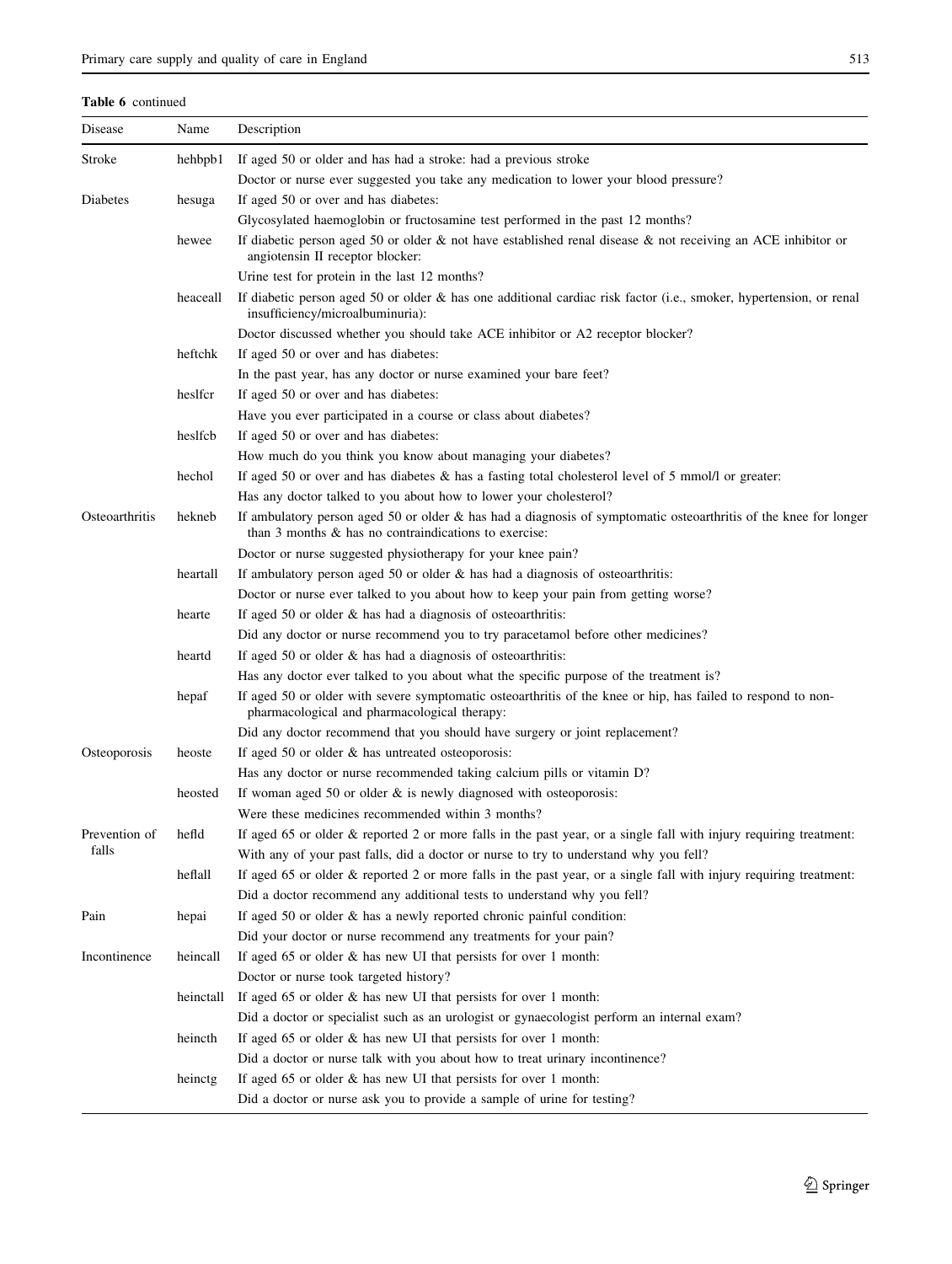<span id="page-15-0"></span>Table 6 continued

| Disease    | Name    | Description                                                                                                                           |
|------------|---------|---------------------------------------------------------------------------------------------------------------------------------------|
| Hearing    | hehrc   | If aged 65 or older $\&$ has a problem with hearing:                                                                                  |
|            |         | Did doctor refer you to an ear specialist to check your hearing?                                                                      |
|            | hehrall | If aged 65 or older $\&$ is a hearing aid candidate:                                                                                  |
|            |         | Did you get a hearing aid? And did a doctor teach you how to use your hearing aid?                                                    |
| Vision     | hedreye | If aged 50 or older $\&$ is diagnosed with a cataract that limits the patient's ability to carry out needed or desired<br>activities: |
|            |         | Did any doctor or optician recommend that you have your cataracts removed?                                                            |
| Depression | hepsye  | If aged 50 or older & receives a diagnosis of a new depression episode:                                                               |
|            |         | When you talked about these feelings, did doctor ask if you had thoughts about suicide?                                               |
|            | hepsyb  | If aged 50 or older is diagnosed with clinical depression:                                                                            |
|            |         | diagnosed with clinical depression                                                                                                    |
|            |         | Did you start medication or counselling within 2 weeks of being offered this treatment?                                               |

# Table 7 Robustness checks

|                                               | <b>OR</b>  | <b>ME</b>  |
|-----------------------------------------------|------------|------------|
| Base case model                               |            |            |
| GPs per 1000 patients                         | $2.453**$  | $0.203***$ |
| Distance to practice (km)                     | $0.918**$  | $-0.020**$ |
| Quadratic functional form                     |            |            |
| GPs per 1000 patients                         | 5.957      |            |
| GPs per 1000 patients squared                 | 0.535      |            |
| Distance to practice (km)                     | $0.779*$   |            |
| Distance to practice (km) squared             | 1.030      |            |
| Cubic functional form                         |            |            |
| GPs per 1000 patients                         | 0.400      |            |
| GPs per 1000 patients squared                 | 33.953     |            |
| GPs per 1000 patients cubic                   | 0.130      |            |
| Distance to practice (km)                     | 0.918      |            |
| Distance to practice (km) squared             | 0.963      |            |
| Distance to practice (km) cubic               | 1.007      |            |
| Adding IMD 2004 variables                     |            |            |
| GPs per 1000 patients                         | 2.982***   |            |
| Distance to practice (km)                     | $0.925**$  |            |
| Adding secondary care indicators              |            |            |
| GPs per 1000 patients                         | $2.699***$ |            |
| Distance to practice (km)                     | 0.953      |            |
| Using IMD 2004 variables as instruments       |            |            |
| GPs per 1000 patients                         | N/A        | $0.373***$ |
| Distance to practice (km)                     | N/A        | $-0.024$   |
| Adding IMD 2004 and secondary care indicators |            |            |
| GPs per 1000 patients                         | $3.155***$ |            |
| Distance to practice (km)                     | 0.946      |            |

OR odds ratio, ME marginal effect, GP general practitioner

 $* P < 0.1, ** P < 0.05, *** P < 0.01$ . Controls are included in every model for demographics, marital status, ethnic group, self-reported health, education, employment status, household financial wealth, demographic profile of the area and percentage with no qualifications in area of residence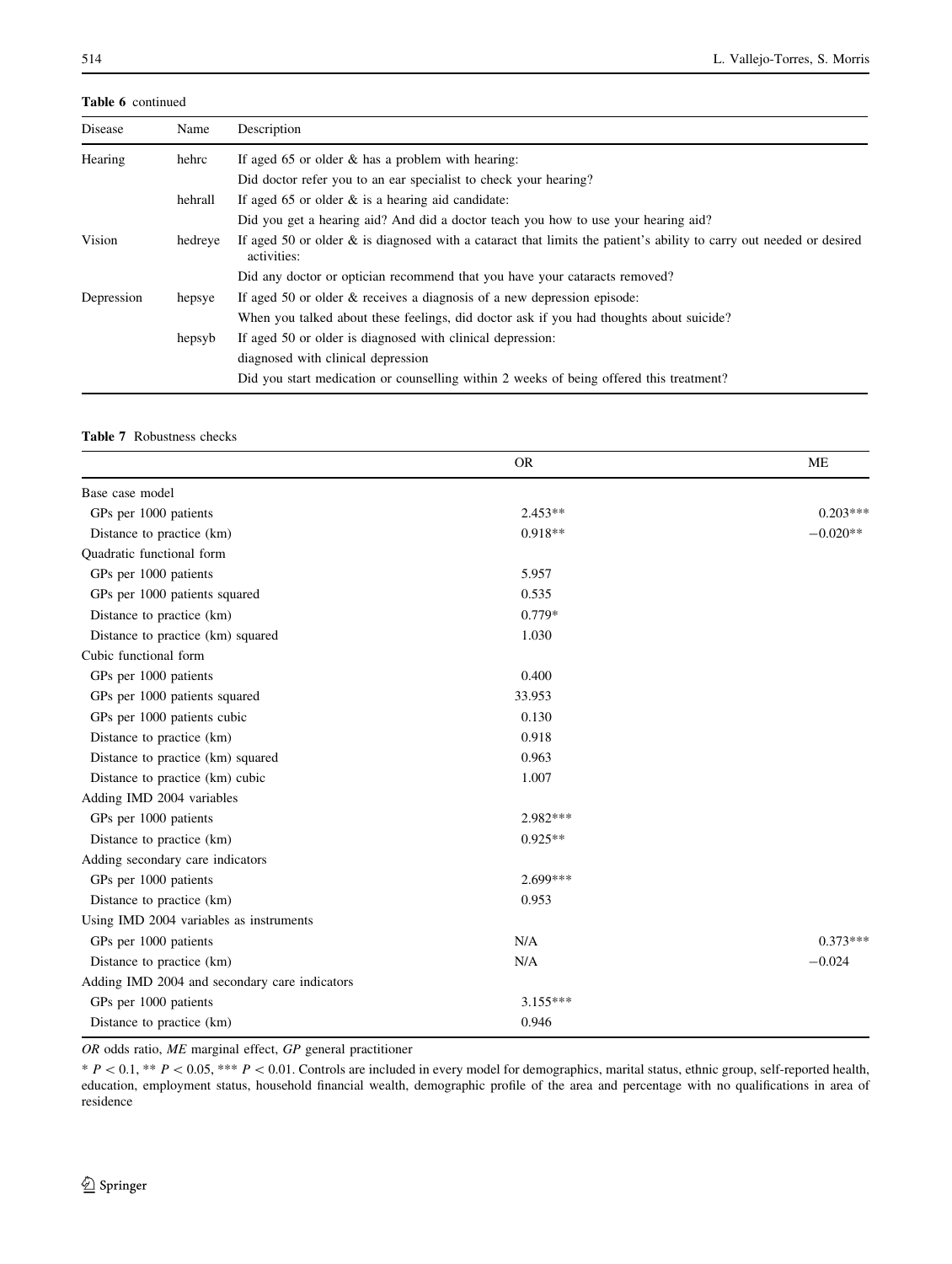<span id="page-16-0"></span>

| Table 8 PCTs distribution of GP workforce to meet QoC targets |
|---------------------------------------------------------------|
|                                                               |

| <b>PCT</b>     | Mean<br>QoC | GPs (per 1000<br>patients) | Total number<br>of GPs | Total number of<br>registered patients | $\Delta$ GPs required to achieve<br>$70\%$ target <sup>a</sup> | $\Delta$ GPs required to achieve<br>$90\%$ target <sup>a</sup> |
|----------------|-------------|----------------------------|------------------------|----------------------------------------|----------------------------------------------------------------|----------------------------------------------------------------|
| 1              | 0.538       | 0.480                      | 119                    | 248,158                                | 197.90                                                         | 442.12                                                         |
| $\overline{c}$ | 0.691       | 0.606                      | 110                    | 181,641                                | 7.72                                                           | 186.48                                                         |
| 3              | 0.600       | 0.526                      | 169                    | 321,435                                | 158.17                                                         | 474.50                                                         |
| 4              | 0.670       | 0.422                      | 111                    | 262,986                                | 38.82                                                          | 297.63                                                         |
| 5              | 0.591       | 0.555                      | 207                    | 372,760                                | 200.10                                                         | 566.94                                                         |
| 6              | 0.704       | 0.529                      | 141                    | 266,460                                | $-5.35$                                                        | 256.88                                                         |
| 7              | 0.602       | 0.540                      | 153                    | 283,473                                | 136.64                                                         | 415.61                                                         |
| 8              | 0.604       | 0.408                      | $72\,$                 | 176,377                                | 83.17                                                          | 256.75                                                         |
| 9              | 0.639       | 0.593                      | 160                    | 269,845                                | 81.14                                                          | 346.70                                                         |
| 10             | 0.646       | 0.595                      | 137                    | 230,348                                | 60.82                                                          | 287.51                                                         |
| 11             | 0.591       | 0.530                      | 170                    | 320,594                                | 172.09                                                         | 487.60                                                         |
| 12             | 0.592       | 0.514                      | 144                    | 280,198                                | 149.53                                                         | 425.28                                                         |
| 13             | 0.519       | 0.475                      | 77                     | 162,197                                | 144.84                                                         | 304.46                                                         |
| 14             | 0.582       | 0.675                      | 120                    | 177,699                                | 103.10                                                         | 277.98                                                         |
| 15             | 0.714       | 0.586                      | 141                    | 240,554                                | $-16.91$                                                       | 219.83                                                         |
| 16             | 0.634       | 0.569                      | 156                    | 274,063                                | 88.81                                                          | 358.52                                                         |
| 17             | 0.572       | 0.558                      | 117                    | 209,784                                | 131.65                                                         | 338.11                                                         |
| 18             | 0.759       | 0.592                      | 55                     | 92,890                                 | $-26.93$                                                       | 64.48                                                          |
| 19             | 0.611       | 0.602                      | 114                    | 189,375                                | 82.83                                                          | 269.20                                                         |
| 20             | 0.661       | 0.579                      | 95                     | 164,027                                | 31.84                                                          | 193.26                                                         |
| 21             | 0.635       | 0.501                      | 158                    | 315,374                                | 100.41                                                         | 410.78                                                         |
| 22             | 0.676       | 0.542                      | 59                     | 108,814                                | 12.75                                                          | 119.83                                                         |
| 23             | 0.711       | 0.713                      | 188                    | 263,789                                | $-14.72$                                                       | 244.88                                                         |
| 24             | 0.647       | 0.585                      | 137                    | 234,372                                | 61.05                                                          | 291.71                                                         |
| 25             | 0.794       | 0.537                      | 158                    | 294,130                                | $-135.78$                                                      | 153.68                                                         |
| 26             | 0.582       | 0.511                      | 104                    | 203,695                                | 118.45                                                         | 318.92                                                         |
| 27             | 0.745       | 0.566                      | 109                    | 192,507                                | $-43.06$                                                       | 146.39                                                         |
| 28             | 0.679       | 0.482                      | 98                     | 203,339                                | 20.77                                                          | 220.88                                                         |
| 29             | 0.617       | 0.502                      | 96                     | 191,059                                | 78.01                                                          | 266.04                                                         |
| 30             | 0.622       | 0.563                      | 143                    | 253,938                                | 97.60                                                          | 347.51                                                         |
| 31             | 0.598       | 0.548                      | 170                    | 310,477                                | 156.29                                                         | 461.83                                                         |
| 32             | 0.655       | 0.542                      | 82                     | 151,159                                | 33.34                                                          | 182.10                                                         |
| 33             | 0.620       | 0.523                      | 149                    | 284,628                                | 112.65                                                         | 392.76                                                         |
| 34             | 0.594       | 0.461                      | 169                    | 366,640                                | 191.13                                                         | 551.95                                                         |
| 35             | 0.578       | 0.434                      | 112                    | 257,835                                | 154.38                                                         | 408.13                                                         |
| 36             | 0.672       | 0.578                      | 116                    | 200,603                                | 27.76                                                          | 225.18                                                         |
| 37             | 0.644       | 0.505                      | $78\,$                 | 154,493                                | 42.23                                                          | 194.27                                                         |
| 38             | 0.631       | 0.450                      | 105                    | 233,546                                | 79.56                                                          | 309.40                                                         |
| 39             | 0.655       | 0.497                      | 102                    | 205,280                                | 45.28                                                          | 247.30                                                         |
| 40             | 0.663       | 0.678                      | $70\,$                 | 103,249                                | 19.05                                                          | 120.66                                                         |
| 41             | 0.606       | 0.543                      | 130                    | 239,218                                | 110.20                                                         | 345.62                                                         |
| 42             | 0.629       | 0.592                      | 113                    | 190,944                                | 66.83                                                          | 254.75                                                         |
| 43             | 0.596       | 0.608                      | 123                    | 202,448                                | 103.86                                                         | 303.09                                                         |
| 44             | 0.546       | 0.508                      | 176                    | 346,204                                | 261.68                                                         | 602.39                                                         |
| 45             | 0.571       | 0.544                      | 125                    | 229,703                                | 145.32                                                         | 371.38                                                         |
| 46             | 0.614       | 0.662                      | 156                    | 235,513                                | 100.08                                                         | 331.86                                                         |
| 47             | 0.635       | 0.636                      | 140                    | 220,021                                | 70.79                                                          | 287.32                                                         |
| 48             | 0.608       | 0.580                      | 211                    | 363,647                                | 164.03                                                         | 521.90                                                         |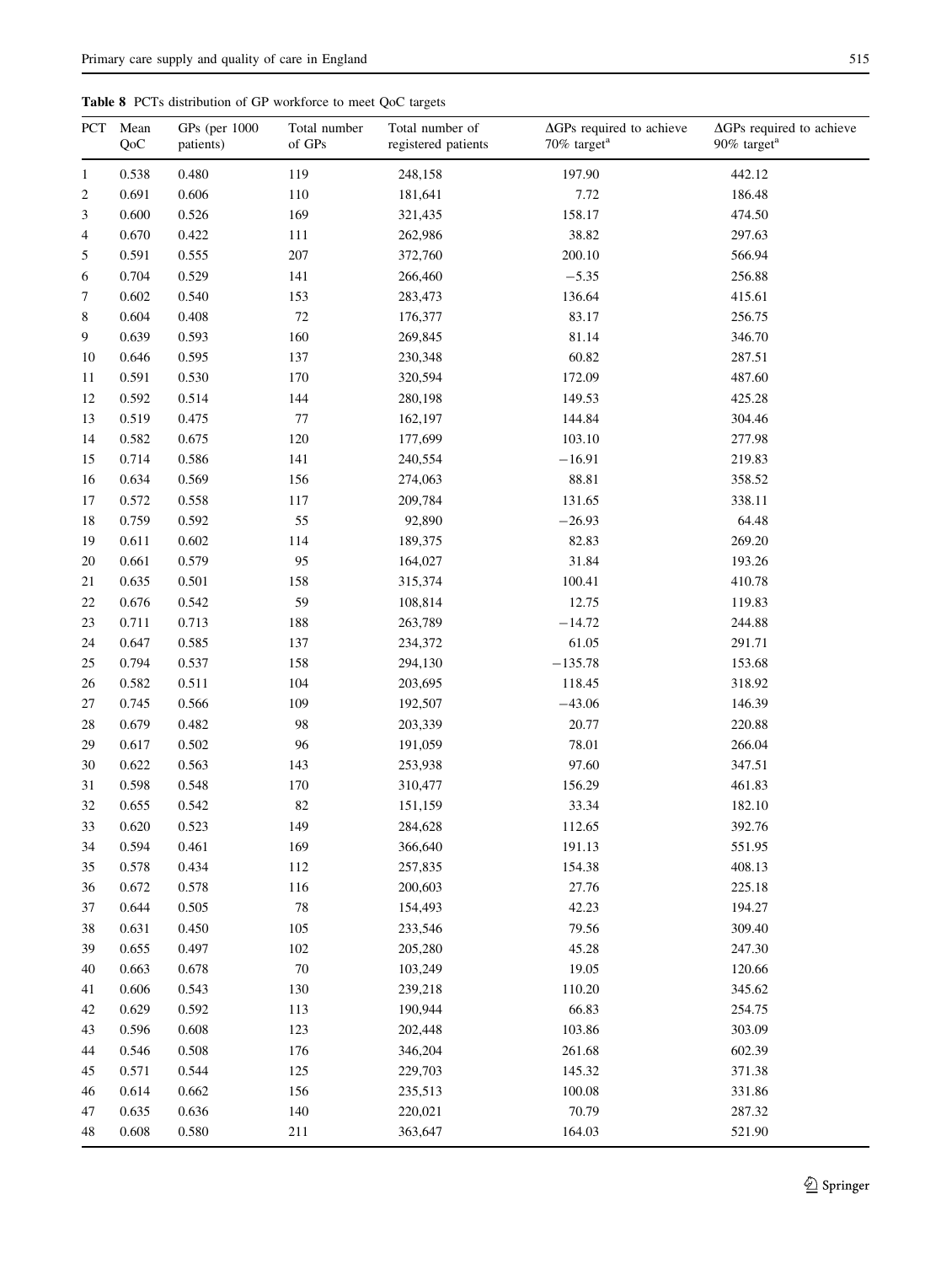Table 8 continued

| <b>PCT</b> | Mean<br>QoC | GPs (per 1000<br>patients) | Total number<br>of GPs | Total number of<br>registered patients | $\Delta$ GPs required to achieve<br>70% target <sup>a</sup> | $\Delta$ GPs required to achieve<br>90% target <sup>a</sup> |
|------------|-------------|----------------------------|------------------------|----------------------------------------|-------------------------------------------------------------|-------------------------------------------------------------|
| 49         | 0.662       | 0.598                      | 122                    | 203,990                                | 38.24                                                       | 238.99                                                      |
| 50         | 0.488       | 0.598                      | 93                     | 155,440                                | 162.45                                                      | 315.43                                                      |
| 51         | 0.668       | 0.582                      | 166                    | 285,196                                | 44.84                                                       | 325.51                                                      |
| 52         | 0.824       | 0.593                      | 90                     | 151,670                                | $-92.19$                                                    | 57.07                                                       |
| 53         | 0.500       | 0.566                      | 142                    | 251,069                                | 247.08                                                      | 494.17                                                      |
| 54         | 0.555       | 0.464                      | 128                    | 276,098                                | 197.51                                                      | 469.22                                                      |
| 55         | 1.000       | 0.579                      | 106                    | 183,005                                | $-270.15$                                                   | $-90.05$                                                    |
| 56         | 0.604       | 0.576                      | 141                    | 244,963                                | 115.99                                                      | 357.06                                                      |
| 57         | 0.722       | 0.599                      | 212                    | 353,784                                | $-38.69$                                                    | 309.48                                                      |
| 58         | 0.565       | 0.607                      | 177                    | 291,564                                | 194.38                                                      | 481.31                                                      |
| 59         | 0.714       | 0.598                      | 171                    | 285,786                                | $-20.09$                                                    | 261.16                                                      |
| 60         | 0.518       | 0.605                      | 197                    | 325,864                                | 292.06                                                      | 612.75                                                      |
| 61         | 0.652       | 0.546                      | 128                    | 234,557                                | 55.20                                                       | 286.03                                                      |
| 62         | 0.737       | 0.565                      | 164                    | 290,282                                | $-53.38$                                                    | 232.29                                                      |
| 63         | 0.601       | 0.593                      | 224                    | 377,828                                | 183.94                                                      | 555.77                                                      |
| 64         | 0.642       | 0.606                      | 177                    | 291,951                                | 83.17                                                       | 370.49                                                      |
| 65         | 0.565       | 0.489                      | 130                    | 265,898                                | 176.35                                                      | 438.02                                                      |
| 66         | 0.600       | 0.602                      | 116                    | 192,597                                | 94.77                                                       | 284.31                                                      |
| 67         | 0.725       | 0.600                      | 240                    | 400,117                                | $-48.96$                                                    | 344.80                                                      |
| 68         | 0.658       | 0.522                      | 105                    | 200,982                                | 41.21                                                       | 239.00                                                      |
| 69         | 0.608       | 0.552                      | 191                    | 345,922                                | 156.87                                                      | 497.30                                                      |
| 70         | 0.569       | 0.538                      | 90                     | 167,149                                | 107.90                                                      | 272.40                                                      |
| 71         | 0.534       | 0.457                      | 118                    | 258,188                                | 211.27                                                      | 465.35                                                      |
| 72         | 0.585       | 0.502                      | 157                    | 312,779                                | 177.14                                                      | 484.95                                                      |
| 73         | 0.672       | 0.568                      | 442                    | 778,374                                | 107.72                                                      | 873.74                                                      |
| 74         | 0.683       | 0.539                      | 220                    | 408,538                                | 34.32                                                       | 436.37                                                      |
| 75         | 0.715       | 0.591                      | 204                    | 345,169                                | $-25.40$                                                    | 314.29                                                      |
| 76         | 0.609       | 0.683                      | 372                    | 544,587                                | 245.05                                                      | 780.99                                                      |
| 77         | 0.518       | 0.556                      | 169                    | 304,073                                | 272.21                                                      | 571.45                                                      |
| 78         | 0.594       | 0.611                      | 425                    | 695,547                                | 361.12                                                      | 1045.62                                                     |
| 79         | 0.689       | 0.535                      | 151                    | 282,017                                | 15.71                                                       | 293.25                                                      |
| 80         | 0.665       | 0.538                      | 349                    | 648,411                                | 112.78                                                      | 750.90                                                      |
| 81         | 0.581       | 0.545                      | 381                    | 699,007                                | 408.41                                                      | 1096.32                                                     |
| 82         | 0.575       | 0.465                      | 119                    | 255,889                                | 157.39                                                      | 409.22                                                      |
| 83         | 0.569       | 0.535                      | 141                    | 263,485                                | 170.33                                                      | 429.63                                                      |
| 84         | 0.645       | 0.661                      | 341                    | 515,497                                | 139.10                                                      | 646.42                                                      |
| 85         | 0.627       | 0.651                      | 335                    | 514,480                                | 184.41                                                      | 690.72                                                      |
| 86         | 0.672       | 0.566                      | 189                    | 334,124                                | 45.82                                                       | 374.64                                                      |
| 87         | 0.642       | 0.550                      | 251                    | 456,692                                | 130.65                                                      | 580.09                                                      |
| 88         | 0.591       | 0.539                      | 206                    | 382,357                                | 205.25                                                      | 581.53                                                      |
| 89         | 0.633       | 0.559                      | 156                    | 279,143                                | 91.80                                                       | 366.51                                                      |
| 90         | 0.731       | 0.639                      | 214                    | 334,655                                | $-51.27$                                                    | 278.08                                                      |
| 91         | 0.703       | 0.630                      | 299                    | 474,435                                | $-8.14$                                                     | 458.76                                                      |
| 92         | 0.728       | 0.514                      | 163                    | 316,851                                | $-44.16$                                                    | 267.66                                                      |
| 93         | 0.681       | 0.635                      | 163                    | 256,697                                | 24.19                                                       | 276.81                                                      |
| 94         | 0.611       | 0.592                      | 273                    | 461,315                                | 202.67                                                      | 656.67                                                      |
| 95         | 0.576       | 0.560                      | 122                    | 217,730                                | 132.56                                                      | 346.83                                                      |
| 96         | 0.706       | 0.511                      | 115                    | 225,209                                | $-6.52$                                                     | 215.12                                                      |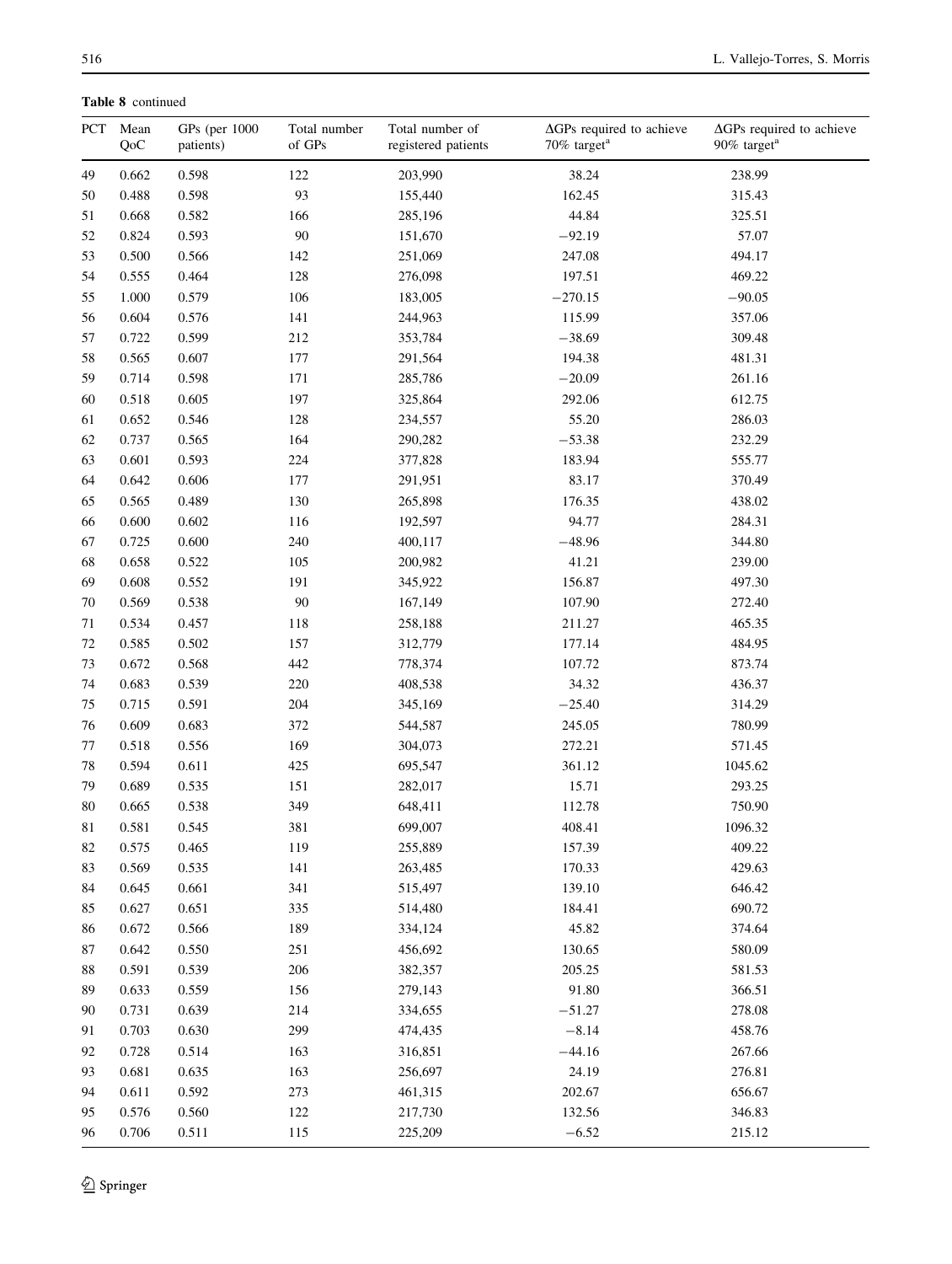| <b>PCT</b> | Mean<br>QoC | GPs (per 1000<br>patients) | Total number<br>of GPs | Total number of<br>registered patients | $\Delta$ GPs required to achieve<br>70% target <sup>a</sup> | $\Delta$ GPs required to achieve<br>$90\%$ target <sup>a</sup> |
|------------|-------------|----------------------------|------------------------|----------------------------------------|-------------------------------------------------------------|----------------------------------------------------------------|
| 97         | 0.648       | 0.546                      | 281                    | 514,934                                | 131.76                                                      | 638.52                                                         |
| 98         | 0.616       | 0.643                      | 503                    | 781,790                                | 323.63                                                      | 1093.01                                                        |
| 99         | 0.609       | 0.610                      | 189                    | 309,641                                | 139.11                                                      | 443.84                                                         |
| 100        | 0.569       | 0.547                      | 155                    | 283,286                                | 182.28                                                      | 461.07                                                         |
| 101        | 0.560       | 0.619                      | 325                    | 524,846                                | 362.05                                                      | 878.57                                                         |
| 102        | 0.531       | 0.572                      | 199                    | 348,056                                | 288.64                                                      | 631.17                                                         |
| 103        | 0.728       | 0.604                      | 250                    | 414,061                                | $-56.66$                                                    | 350.83                                                         |
| 104        | 0.639       | 0.545                      | 311                    | 570,717                                | 171.62                                                      | 733.27                                                         |
| 105        | 0.571       | 0.596                      | 340                    | 570,343                                | 360.83                                                      | 922.12                                                         |
| 106        | 0.589       | 0.579                      | 648                    | 1119,201                               | 610.09                                                      | 1711.52                                                        |
| 107        | 0.651       | 0.642                      | 514                    | 801,236                                | 193.26                                                      | 981.78                                                         |
| 108        | 0.748       | 0.607                      | 206                    | 339,480                                | $-79.76$                                                    | 254.33                                                         |
| 109        | 0.672       | 0.583                      | 103                    | 176,659                                | 24.11                                                       | 197.96                                                         |
| 110        | 0.589       | 0.528                      | 360                    | 682,310                                | 371.18                                                      | 1042.66                                                        |
| 111        | 0.613       | 0.565                      | 372                    | 658,609                                | 282.26                                                      | 930.41                                                         |
| 112        | 0.705       | 0.449                      | 154                    | 342,899                                | $-7.67$                                                     | 329.79                                                         |
| 113        | 0.617       | 0.528                      | 357                    | 676,316                                | 276.14                                                      | 941.72                                                         |
| 114        | 0.673       | 0.577                      | 176                    | 305,151                                | 40.43                                                       | 340.73                                                         |
| 115        | 0.684       | 0.533                      | 173                    | 324,708                                | 25.23                                                       | 344.78                                                         |
| 116        | 0.745       | 0.521                      | 223                    | 427,784                                | $-94.93$                                                    | 326.06                                                         |
| 117        | 0.703       | 0.569                      | 115                    | 202,108                                | $-2.69$                                                     | 196.21                                                         |
| 118        | 0.682       | 0.534                      | 141                    | 264,231                                | 23.64                                                       | 283.68                                                         |
| 119        | 0.624       | 0.552                      | 332                    | 601,251                                | 224.95                                                      | 816.65                                                         |
| 120        | 0.614       | 0.623                      | 352                    | 565,182                                | 238.20                                                      | 794.41                                                         |
| 121        | 0.582       | 0.589                      | 313                    | 531,164                                | 309.48                                                      | 832.21                                                         |
| 122        | 0.573       | 0.558                      | 91                     | 163,070                                | 101.64                                                      | 262.12                                                         |
| 123        | 0.638       | 0.660                      | 386                    | 585,077                                | 178.11                                                      | 753.90                                                         |
| 124        | 0.642       | 0.677                      | 495                    | 731,525                                | 208.40                                                      | 928.31                                                         |
| 125        | 0.576       | 0.594                      | 132                    | 222,042                                | 135.39                                                      | 353.90                                                         |
| 126        | 0.563       | 0.603                      | 359                    | 595,114                                | 402.65                                                      | 988.31                                                         |
| 127        | 0.683       | 0.594                      | 163                    | 274,187                                | 23.35                                                       | 293.19                                                         |
| 128        | 0.570       | 0.558                      | 173                    | 309,921                                | 197.69                                                      | 502.69                                                         |
| 129        | 0.646       | 0.583                      | 214                    | 366,931                                | 96.80                                                       | 457.90                                                         |
| 130        | 0.616       | 0.551                      | 221                    | 401,313                                | 166.34                                                      | 561.28                                                         |
| 131        | 0.543       | 0.549                      | 406                    | 739,083                                | 572.59                                                      | 1299.94                                                        |
| 132        | 0.617       | 0.562                      | 711                    | 1,265,468                              | 514.03                                                      | 1759.41                                                        |
| 133        | 0.731       | 0.605                      | 313                    | 517,634                                | $-79.19$                                                    | 430.22                                                         |
| 134        | 0.710       | 0.574                      | 376                    | 655,623                                | $-32.26$                                                    | 612.95                                                         |
| 135        | 0.705       | 0.535                      | 259                    | 483,819                                | $-12.39$                                                    | 463.75                                                         |
| 136        | 0.588       | 0.498                      | 201                    | 403,390                                | 222.43                                                      | 619.42                                                         |
| 137        | 0.593       | 0.607                      | 362                    | 596,632                                | 313.30                                                      | 900.46                                                         |
| 138        | 0.731       | 0.589                      | 264                    | 448,485                                | $-67.90$                                                    | 373.46                                                         |
| 139        | 0.545       | 0.681                      | 304                    | 446,158                                | 341.16                                                      | 780.23                                                         |
| 140        | 0.668       | 0.740                      | 378                    | 510,936                                | 81.13                                                       | 583.95                                                         |
| 141        | 0.687       | 0.711                      | 281                    | 394,974                                | 25.57                                                       | 414.28                                                         |
| 142        | 0.709       | 0.620                      | 216                    | 348,161                                | $-15.80$                                                    | 326.84                                                         |
| 143        | 0.655       | 0.731                      | 391                    | 535,079                                | 117.77                                                      | 644.35                                                         |
| 144        | 0.672       | 0.810                      | 600                    | 740,899                                | 100.41                                                      | 829.55                                                         |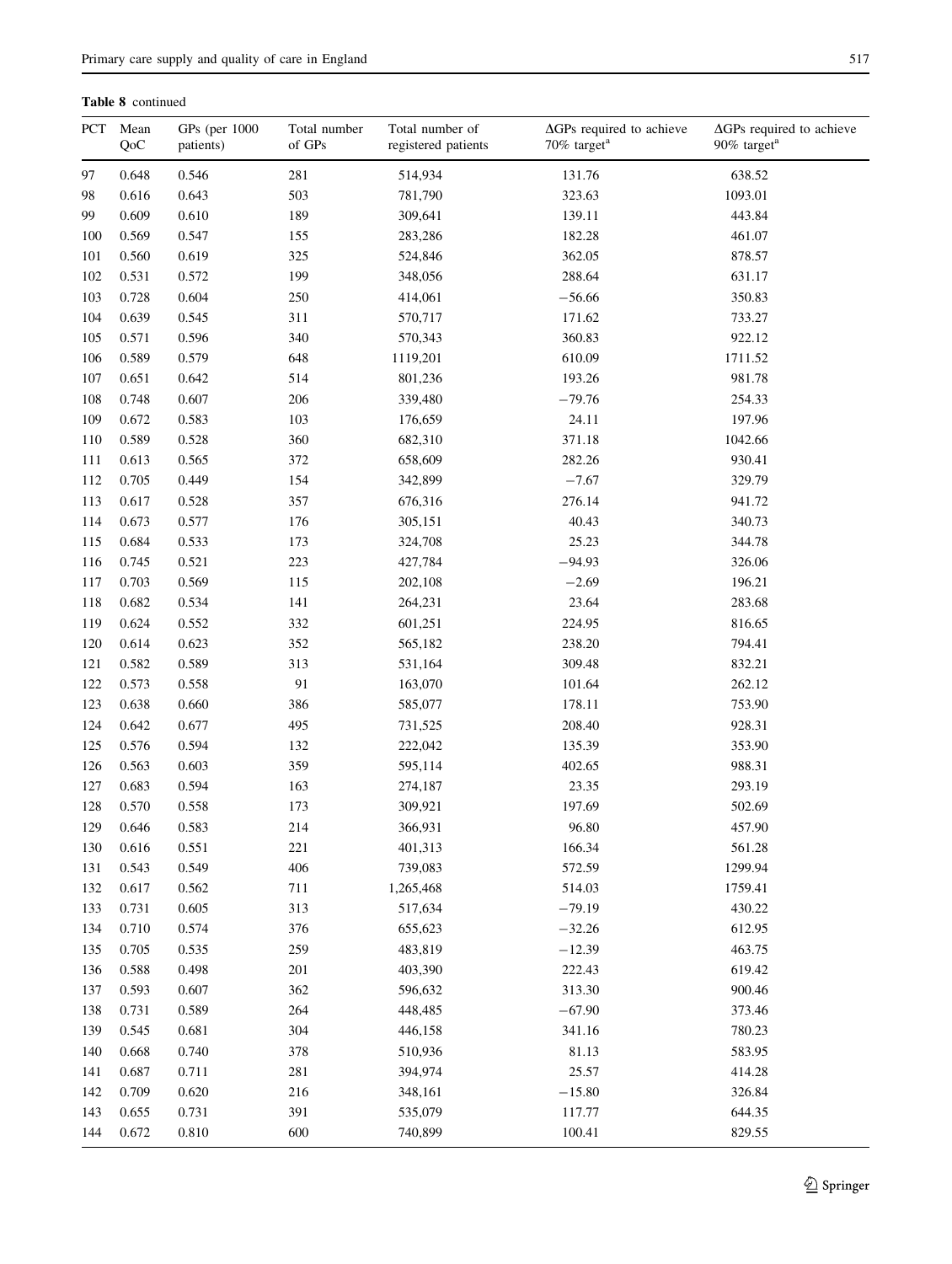<span id="page-19-0"></span>Table 8 continued

| <b>PCT</b>                                                  | Mean<br>QoC | GPs (per $1000$ )<br>patients) | Total number<br>of GPs | Total number of<br>registered patients | $\Delta$ GPs required to achieve<br>$70\%$ target <sup>a</sup> | $\Delta$ GPs required to achieve<br>$90\%$ target <sup>a</sup> |
|-------------------------------------------------------------|-------------|--------------------------------|------------------------|----------------------------------------|----------------------------------------------------------------|----------------------------------------------------------------|
| 145                                                         | 0.656       | 0.622                          | 85                     | 136,552                                | 29.74                                                          | 164.12                                                         |
| 146                                                         | 0.718       | 0.563                          | 78                     | 138,436                                | $-12.02$                                                       | 124.22                                                         |
| 147                                                         | 0.656       | 0.909                          | 290                    | 319,067                                | 69.78                                                          | 383.78                                                         |
| 148                                                         | 0.500       | 0.407                          | 91                     | 223,474                                | 219.93                                                         | 439.85                                                         |
| 149                                                         | 0.792       | 0.699                          | 101                    | 144,533                                | $-65.75$                                                       | 76.49                                                          |
| 150                                                         | 0.602       | 0.614                          | 129                    | 210,008                                | 100.99                                                         | 307.66                                                         |
| 152                                                         | 0.664       | 0.597                          | 149                    | 249,644                                | 44.57                                                          | 290.25                                                         |
| Total estimated $\Delta GPs$ required to achieve QoC target |             |                                |                        |                                        | 17,278                                                         | 69,551                                                         |

PCT Primary Care Trusts, QoC quality of care, GP general practitioners

<sup>a</sup> Based on estimated marginal effect (ME) of GP per 1000 patients on QoC of 0.203 and applying the following formulae = (Target QoC - QoC)/ME)\*Registered patients/1000

#### References

- 1. World Health Organization (WHO): International classification of primary care. Second edition (ICPC-2). (2003)
- 2. NHS England: Improving general practice—a call to action. (2013)
- 3. Health and Social Care Information Centre: General and personal medical services, England—2004–2014. General Practice Workforce Census Bulletin. (2015)
- 4. Centre for Workforce Intelligence: GP in-depth review. Centre for Workforce Intelligence, London (2013)
- 5. Smith, J., Holder, H., Edwards, N., Maybin, J., Parker, H., Rosen, R., Walsh, N.: Securing the future of general practice: new models of primary care. Research report. Nuffield Trust and King's Fund. [https://www.nuffieldtrust.org.uk/files/2017-01/](https://www.nuffieldtrust.org.uk/files/2017-01/securing-the-future-general-practice-full-web-final.pdf) [securing-the-future-general-practice-full-web-final.pdf](https://www.nuffieldtrust.org.uk/files/2017-01/securing-the-future-general-practice-full-web-final.pdf) (2013). Accessed 14 Oct 2016
- 6. van Dijk, C.E., van den Berg, B., Verheij, R.A., Spreeuwenberg, P., Groenewegen, P.P., de Bakker, D.H.: Moral hazard and supplier-induced demand: empirical evidence in general practice. Health Econ. 22, 340–352 (2013)
- 7. Goodwin, N., Dixon, A., Poole, T., Raleigh, V., Gao, H., Gyscom, T.: Improving the quality of care in general practice. Research report. King's Fund. [https://www.kingsfund.org.uk/](https://www.kingsfund.org.uk/sites/files/kf/improving-quality-of-care-general-practice-independent-inquiry-report-kings-fund-march-2011_0.pdf) [sites/files/kf/improving-quality-of-care-general-practice-indepen](https://www.kingsfund.org.uk/sites/files/kf/improving-quality-of-care-general-practice-independent-inquiry-report-kings-fund-march-2011_0.pdf) [dent-inquiry-report-kings-fund-march-2011\\_0.pdf](https://www.kingsfund.org.uk/sites/files/kf/improving-quality-of-care-general-practice-independent-inquiry-report-kings-fund-march-2011_0.pdf) (2011). Accessed 14 Oct 2016
- 8. Brook, R.H., McGlynn, E.A., Cleary, P.D.: Quality of health care. Part 2: Measuring quality of care. N. Engl. J. Med. 335, 966–970 (1996)
- 9. Steel, N., Melzer, D., Shekelle, P.G., Wenger, N.S., Forsyth, D., McWilliams, B.C.: Developing quality indicators for older adults: transfer from the USA to the UK is feasible. Qual. Saf. Health Care. 13, 260–264 (2004)
- 10. Pierce, M.B., Zaninotto, P., Steel, N., Mindell, J.: Undiagnosed diabetes—data from the English longitudinal study of ageing. Diabet. Med. 26, 679–685 (2009)
- 11. Steel, N., Bachmann, M., Maisey, S., Shekelle, P., Breeze, E., Marmot, M., Melzer, D.: Self reported receipt of care consistent with 32 quality indicators: national population survey of adults aged 50 or more in England. BMJ 337, a957 (2008)
- 12. Steel, N., Hardcastle, A.C., Clark, A., Mounce, L.T.A., Bachmann, M.O., Richards, S.H., Henley, W.E., Campbell, J.L., Melzer, D.: Self-reported quality of care for older adults from 2004 to 2011: a cohort study. Age Ageing 43, 716–720 (2014)
- 13. Perrin, J.M., Valvona, J.: Does increased physician supply affect quality of care? Health Aff. (Millwood) 5, 63–72 (1986)
- 14. Rizzo, J.A., Zeckhauser, R.J.: Advertising and the price, quantity, and quality of primary care physician services. J. Hum. Resour. 27, 381 (1992)
- 15. Jürges, H., Pohl, V.: Medical guidelines, physician density, and quality of care: evidence from German SHARE data. Eur. J. Heal. Econ. 13, 635–649 (2012)
- 16. Starfield, B., Shi, L., Macinko, J., Milbank, Q.: Contribution of primary care to health systems and health. Milbank Q. 83, 457–502 (2005)
- 17. Macinko, J., Starfield, B., Shi, L.: Quantifying the health benefits of primary care physician supply in the United States. Int. J. Health Serv. 37, 111–126 (2007)
- 18. Vogel, R.L., Ackermann, R.J.: Is primary care physician supply correlated with health outcomes? Int. J. Health Serv. 28, 183–196 (1998)
- 19. Shi, L.: The relationship between primary care and life chances. J. Health Care Poor Underserved 3, 321–335 (1992)
- 20. Shi, L.: Primary care, specialty care, and life chances. Int. J. Health Serv. 24, 431–458 (1994)
- 21. Shi, L., Macinko, J., Starfield, B., Xu, J., Regan, J., Politzer, R., Wulu, J.: Primary care, infant mortality, and low birth weight in the states of the USA. J. Epidemiol. Community Health 58, 374–380 (2004)
- 22. Laditka, J.N.: Physician supply, physician diversity, and outcomes of primary health care for older persons in the United States. Health Place. 10, 231–244 (2004)
- 23. Gulliford, M.C., Jack, R.H., Adams, G., Ukoumunne, O.C.: Availability and structure of primary medical care services and population health and health care indicators in England. BMC Health Serv. Res. 4, 12 (2004)
- 24. Gulliford, M.C.: Availability of primary care doctors and population health in England: is there an association? J. Public Health Med. 24, 252–254 (2002)
- 25. Lee, J., Park, S., Choi, K., Kwon, S.-M.: The association between the supply of primary care physicians and population health outcomes in Korea. Fam. Med. 42, 628–635 (2010)
- 26. Chang, C.-H., Stukel, T.A., Flood, A.B., Goodman, D.C.: Primary care physician workforce and Medicare beneficiaries' health outcomes. JAMA 305, 2096–2104 (2011)
- 27. Shi, L., Starfield, B.: The effect of primary care physician supply and income inequality on mortality among blacks and whites in US metropolitan areas. Am. J. Public Health 91, 1246–1250 (2001)